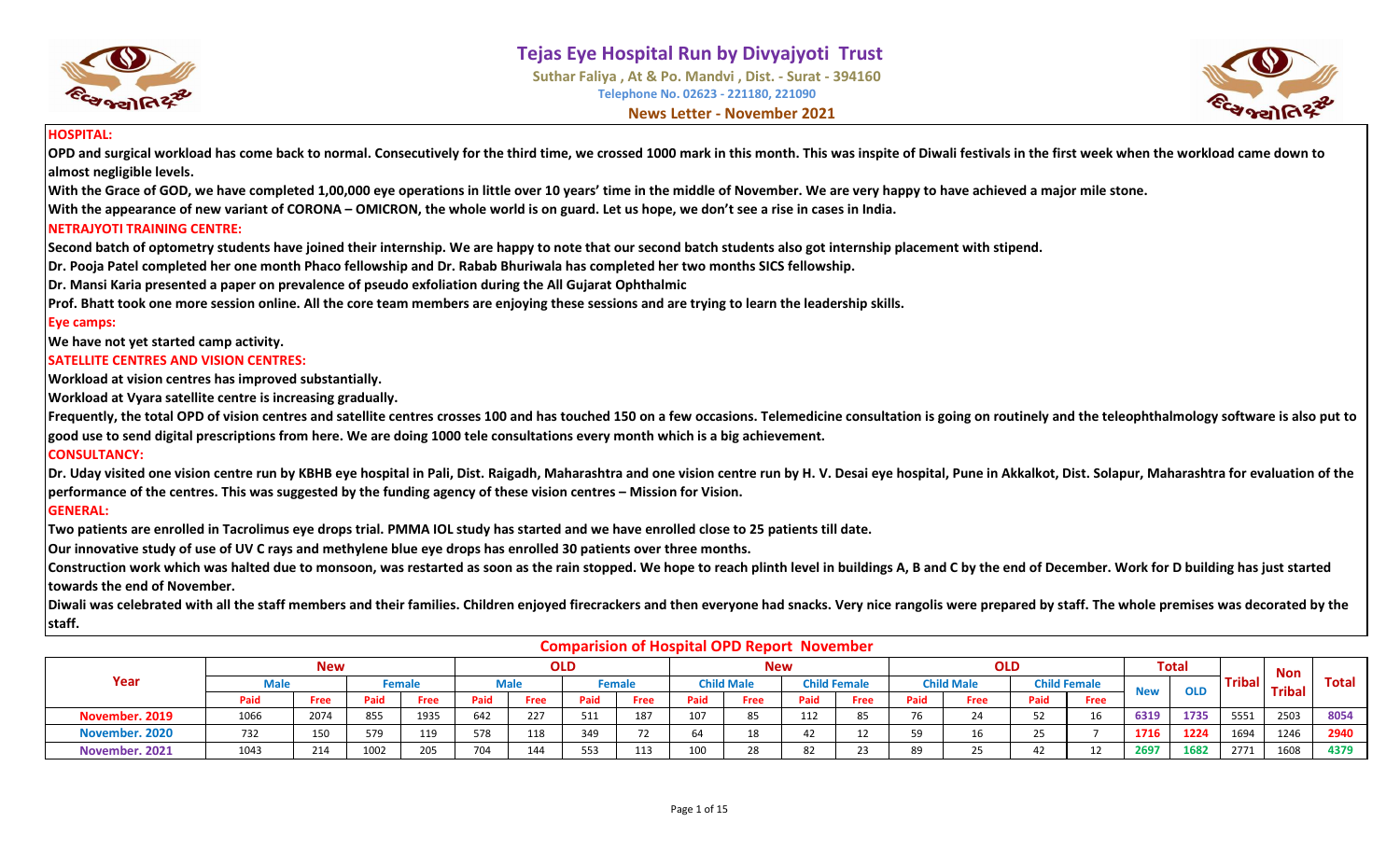**Comparision of Hospital OPD Report YTD**

|                                |      | <b>New</b> |      |             |      |             | <b>OLD</b> |                    |            | <b>New</b>        |      |                     |      | <b>OLD</b>        |      |                     |            | <b>Total</b> |               | <b>Non</b>    |              |
|--------------------------------|------|------------|------|-------------|------|-------------|------------|--------------------|------------|-------------------|------|---------------------|------|-------------------|------|---------------------|------------|--------------|---------------|---------------|--------------|
| Year                           |      |            |      | Female      |      | <b>Male</b> |            | <sup>:</sup> emale |            | <b>Child Male</b> |      | <b>Child Female</b> |      | <b>Child Male</b> |      | <b>Child Female</b> | <b>New</b> | <b>OLD</b>   | <b>Tribal</b> | <b>Tribal</b> | <b>Total</b> |
|                                | Paid | Free       | Paid | <b>Free</b> | Paid | Free        | Paid       | <b>Free</b>        | Paid       | Free              | Paid | Free                | Paid | Free              | Paid | Free                |            |              |               |               |              |
| <b>April to November, 2019</b> | 5899 | 13131      | 4991 | 12328       | 5165 | 1907        | 4112       | 1588               | <b>7E1</b> | 646               | 698  | 641                 | 641  | 204               | 409  | 147                 | 39085      | 14173        | 33618         | 19640         | 53258        |
| <b>April to November, 2020</b> | 4117 | 859        | 3191 | 665         | 3107 | 729         | 2114       | 565                | 359        | 106               | 282  | 81                  | 328  | 96                | 143  | 42                  | 9660       | 7124         | 9411          | 7373          | 16784        |
| <b>April to November. 2021</b> | 6598 | 1351       | 5951 | 1219        | 4980 | 1020        | 3949       | 807                | 572        | 160               | 478  | 133                 | 537  | 152               | 326  | റാ                  | 16462      | 11863        | 16796         | 11529         | 28325        |

**Comparision of District wise OPD & Indoor details Month of November**

| <b>STATE</b>                                   | <b>DISTRICT</b>             |               | <b>New</b>    |                |               | <b>Review</b> |               |               | <b>Total</b>  |                          |               | <b>Indoor</b> |               |
|------------------------------------------------|-----------------------------|---------------|---------------|----------------|---------------|---------------|---------------|---------------|---------------|--------------------------|---------------|---------------|---------------|
|                                                |                             | <b>Nov.19</b> | <b>Nov.20</b> | <b>Nov.21</b>  | <b>Nov.19</b> | <b>Nov.20</b> | <b>Nov.21</b> | <b>Nov.19</b> | <b>Nov.20</b> | <b>Nov.21</b>            | <b>Nov.19</b> | <b>Nov.20</b> | <b>Nov.21</b> |
| <b>GUJARAT</b>                                 |                             |               |               |                |               |               |               |               |               |                          |               |               |               |
|                                                | <b>SURAT</b>                | 3142          | 992           | 1431           | 1031          | 703           | 902           | 4173          | 1695          | 2333                     | 373           | 192           | 266           |
|                                                | <b>TAPI</b>                 | 2036          | 301           | 521            | 309           | 228           | 341           | 2345          | 529           | 862                      | 279           | 90            | 203           |
|                                                | <b>BHARUCH</b>              | 196           | 84            | 175            | 168           | 112           | 217           | 364           | 196           | 392                      | 61            | 47            | 67            |
|                                                | NAVSARI                     | 67            | 8             | 11             | 20            | 14            | 17            | 87            | 22            | 28                       | 12            | 3             | 4             |
|                                                | NARMADA                     | 237           | 115           | 180            | 97            | 68            | 99            | 334           | 183           | 279                      | 54            | 44            | 84            |
|                                                | VALSAD                      | 14            | 3             | 7              | 18            | 13            | $\mathbf{1}$  | 32            | 16            | 8                        | 2             | 5             | $\mathbf 0$   |
|                                                | Other                       | 379           | 32            | 140            | 8             | 17            | 20            | 387           | 49            | 160                      | 193           | 25            | 78            |
|                                                | *SubTotal*                  | 6071          | 1535          | 2465           | 1651          | 1155          | 1597          | 7722          | 2690          | 4062                     | 974           | 406           | 702           |
| <b>OTHER STATE</b>                             |                             |               |               |                |               |               |               |               |               |                          |               |               |               |
|                                                | <b>OTHER</b>                | $\Omega$      | 0             | $\overline{2}$ | $\mathbf 0$   | $\mathbf 0$   | $\mathbf 0$   | 0             | $\Omega$      | $\overline{\phantom{a}}$ | $\Omega$      | $\mathbf 0$   | $\mathbf 0$   |
|                                                | *SubTotal*                  | $\Omega$      | 0             | $\mathbf{2}$   | 0             | 0             | $\mathbf 0$   | 0             | 0             | $\overline{2}$           | $\mathbf{0}$  | 0             | $\mathbf 0$   |
| <b>MAHARASHTRA</b>                             |                             |               |               |                |               |               |               |               |               |                          |               |               |               |
|                                                | <b>NANDURBAR</b>            | 248           | 181           | 230            | 84            | 69            | 85            | 332           | 250           | 315                      | 83            | 95            | 165           |
|                                                | Other dist.of MAHARASHTRA   | $\Omega$      | 0             | $\mathbf 0$    | $\mathbf 0$   | $\mathbf 0$   | $\mathbf 0$   | 0             | 0             | $\Omega$                 | $\Omega$      | $\mathbf 0$   | $\mathbf 0$   |
|                                                | *SubTotal*                  | 248           | 181           | 230            | 84            | 69            | 85            | 332           | 250           | 315                      | 83            | 95            | 165           |
| <b>Netrang, Zankhvav &amp; Vyara Operation</b> |                             |               |               |                |               |               |               |               |               |                          | 131           | 42            | 76            |
|                                                | <i><b>*Grand Total*</b></i> | 6319          | 1716          | 2697           | 1735          | 1224          | 1682          | 8054          | 2940          | 4379                     | 1188          | 543           | 943           |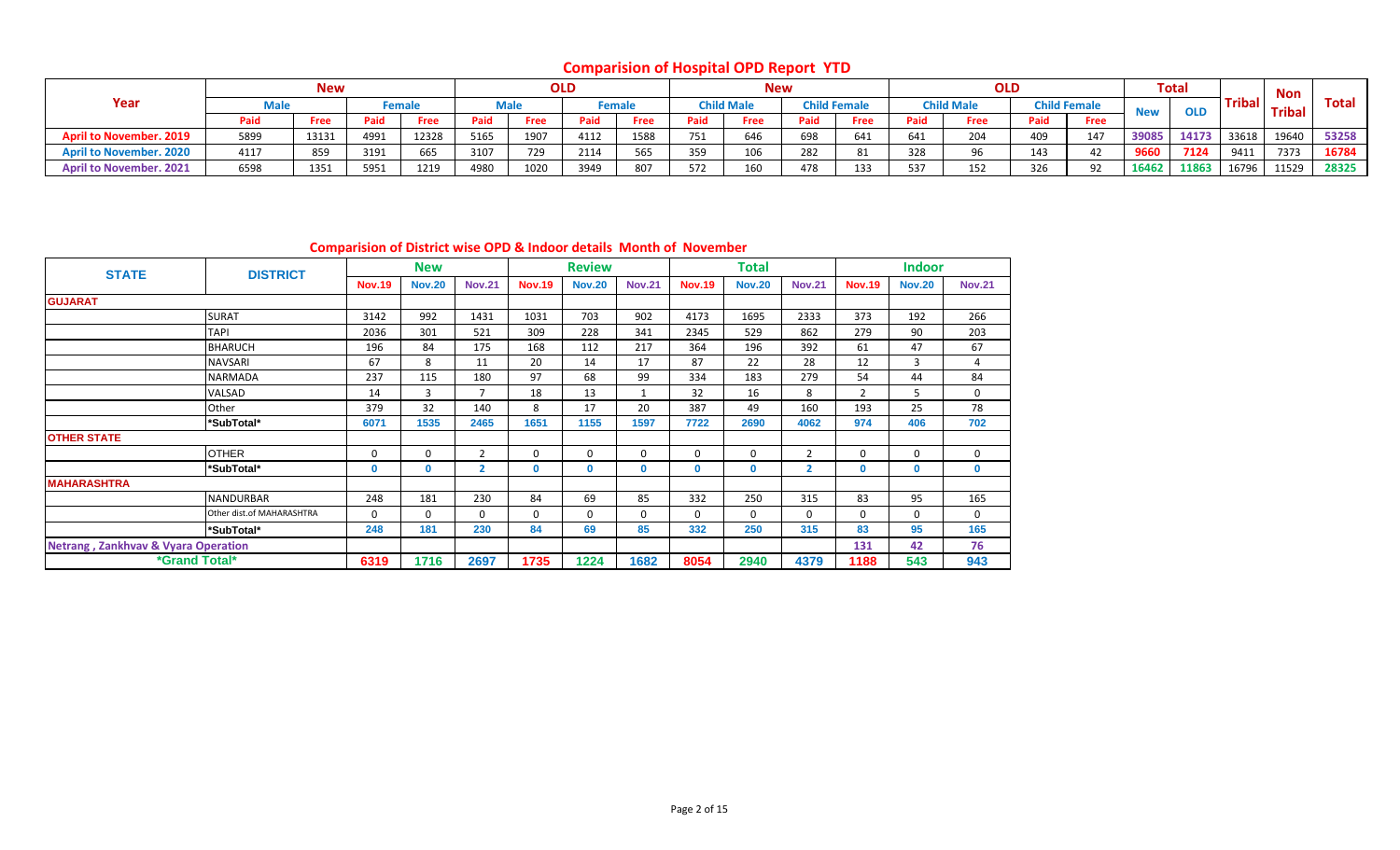|                                                        |                           |                 | <b>New</b>      |                 |                 | <b>Review</b>   |                 |                 | Total                                                                                                                            |                 |                 | <b>Indoor</b>   |                              |
|--------------------------------------------------------|---------------------------|-----------------|-----------------|-----------------|-----------------|-----------------|-----------------|-----------------|----------------------------------------------------------------------------------------------------------------------------------|-----------------|-----------------|-----------------|------------------------------|
| <b>STATE</b>                                           | <b>DISTRICT</b>           | <b>April to</b> | <b>April to</b> | <b>April to</b> | <b>April to</b> | <b>April to</b> | <b>April to</b> | <b>April to</b> | <b>April to</b><br>Nov. 2019 Nov. 2020 Nov. 2021 Nov. 2019 Nov. 2020 Nov. 2021 Nov. 2019 Nov. 2020 Nov. 2021 Nov. 2019 Nov. 2010 | <b>April to</b> | <b>April to</b> | <b>April to</b> | <b>April to Nov.</b><br>2021 |
| <b>GUJARAT</b>                                         |                           |                 |                 |                 |                 |                 |                 |                 |                                                                                                                                  |                 |                 |                 |                              |
|                                                        | <b>SURAT</b>              | 18112           | 5883            | 8953            | 8244            | 4204            | 6336            | 26356           | 10087                                                                                                                            | 15289           | 2067            | 1053            | 1823                         |
|                                                        | <b>TAPI</b>               | 10931           | 1776            | 3225            | 2650            | 1325            | 2494            | 13581           | 3101                                                                                                                             | 5719            | 1488            | 538             | 1329                         |
|                                                        | <b>BHARUCH</b>            | 2264            | 600             | 1375            | 1350            | 623             | 1447            | 3614            | 1223                                                                                                                             | 2822            | 411             | 202             | 473                          |
|                                                        | <b>NAVSARI</b>            | 625             | 59              | 104             | 250             | 78              | 91              | 875             | 137                                                                                                                              | 195             | 119             | 29              | 51                           |
|                                                        | <b>NARMADA</b>            | 2405            | 691             | 908             | 781             | 490             | 642             | 3186            | 1181                                                                                                                             | 1550            | 467             | 247             | 436                          |
|                                                        | VALSAD                    | 112             | 23              | 53              | 122             | 32              | 38              | 234             | 55                                                                                                                               | 91              | 46              | 19              | 15                           |
|                                                        | Other                     | 1166            | 129             | 459             | 122             | 61              | 137             | 1288            | 190                                                                                                                              | 596             | 358             | 85              | 307                          |
|                                                        | *SubTotal*                | 35615           | 9161            | 15077           | 13519           | 6813            | 11185           | 49134           | 15974                                                                                                                            | 26262           | 4956            | 2173            | 4434                         |
| <b>OTHER STATE</b>                                     |                           |                 |                 |                 |                 |                 |                 |                 |                                                                                                                                  |                 |                 |                 |                              |
|                                                        | <b>OTHER</b>              | 0               | $\Omega$        | $\overline{2}$  | 0               | 0               | 0               | 0               | 0                                                                                                                                | $\overline{2}$  | $\Omega$        | 0               | $\mathbf 0$                  |
|                                                        | *SubTotal*                | $\mathbf{0}$    | $\mathbf{0}$    | $\mathbf{2}$    | $\mathbf{0}$    | $\mathbf{0}$    | 0               | $\mathbf 0$     | $\mathbf{0}$                                                                                                                     | $\overline{2}$  | $\mathbf{0}$    | $\mathbf{0}$    | $\mathbf{0}$                 |
| <b>MAHARASHTRA</b>                                     |                           |                 |                 |                 |                 |                 |                 |                 |                                                                                                                                  |                 |                 |                 |                              |
|                                                        | <b>NANDURBAR</b>          | 3470            | 499             | 1383            | 654             | 311             | 678             | 4124            | 810                                                                                                                              | 2061            | 704             | 275             | 875                          |
|                                                        | Other dist.of MAHARASHTRA | $\Omega$        | $\Omega$        | $\Omega$        | $\Omega$        | $\Omega$        | 0               | $\Omega$        | $\Omega$                                                                                                                         | $\Omega$        | $\Omega$        | $\Omega$        | 0                            |
|                                                        | *SubTotal*                | 3470            | 499             | 1383            | 654             | 311             | 678             | 4124            | 810                                                                                                                              | 2061            | 704             | 275             | 875                          |
| <b>Netrang PHC, Zankhvav CHC &amp; Vyara Operation</b> |                           |                 |                 |                 |                 |                 |                 |                 |                                                                                                                                  |                 | 754             | 280             | 343                          |
| *Grand Total*                                          |                           | 39085           | 9660            | 16462           | 14173           | 7124            | 11863           | 53258           | 16784                                                                                                                            | 28325           | 6414            | 2728            | 5652                         |

#### **Comparision of District wise OPD & Indoor details YTD**

# **Comparision of Investigation for November**

| Investigation                   |             | November, 2019 |      |              |          |                | November, 2020 |              |          | November, 2021 |                |              |
|---------------------------------|-------------|----------------|------|--------------|----------|----------------|----------------|--------------|----------|----------------|----------------|--------------|
|                                 | Paid        | <b>Subsidy</b> | Free | <b>Total</b> | Paid     | <b>Subsidy</b> | <b>Free</b>    | <b>Total</b> | Paid     | <b>Subsidy</b> | <b>Free</b>    | <b>Total</b> |
| A SCAN                          | 142         | 0              | 699  | 841          | 8        | 0              | 355            | 363          | 8        | $\Omega$       | 709            | 717          |
| <b>JAUTOMATED PERIMETRY</b>     | 16          |                | 3    | 20           | 14       |                | 2              | 17           | 5        |                | 4              | 10           |
| <b>B SCAN</b>                   | 62          | 6              | 309  | 377          | 97       | 0              | 120            | 217          | 18       | $\Omega$       | 30             | 48           |
| <b>IFLUORESCEIN ANGIOGRAPHY</b> | $\mathbf 0$ | $\mathbf 0$    |      |              | $\Omega$ |                | $\mathbf 0$    |              |          | 0              | 0              | $\mathbf{0}$ |
| <b>IFUNDUS PHOTO</b>            |             | $\Omega$       | 0    |              |          | $\Omega$       | 3              | 6            | 4        |                | 3              | 8            |
| <b>HRT</b>                      | 0           | $\Omega$       | 0    | $\bf{0}$     |          | $\Omega$       | $\Omega$       | $\mathbf{0}$ | $\Omega$ | $\Omega$       | 0              | $\mathbf{0}$ |
| <b>OCT</b>                      | 18          | 5              | 10   | 33           | 37       | 9              | 18             | 64           | 79       | 31             | 83             | 193          |
| <b>IPACHYMETRY</b>              | 9           | 2              | 0    | 11           |          | $\Omega$       | $\Omega$       |              | 37       | 2              | 21             | 60           |
| <b>PENTACAM</b>                 | 5           | 5              | 6    | 16           | 10       | 8              |                | 19           | 4        | 4              | $\overline{2}$ | 10           |
| Specular Microscopy             |             | $\Omega$       | 10   | 11           |          |                | b.             | 6            |          | $\Omega$       | 23             | 24           |
| <b>TOPOGRAPHY</b>               | 0           | $\Omega$       | 0    | $\mathbf 0$  |          | 0              | 2              | 3            | $\Omega$ | $\overline{0}$ | 0              | $\mathbf{0}$ |
| <b>Total</b>                    | 254         | 19             | 1038 | 1311         | 177      | 20             | 506            | 703          | 156      | 39             | 875            | 1070         |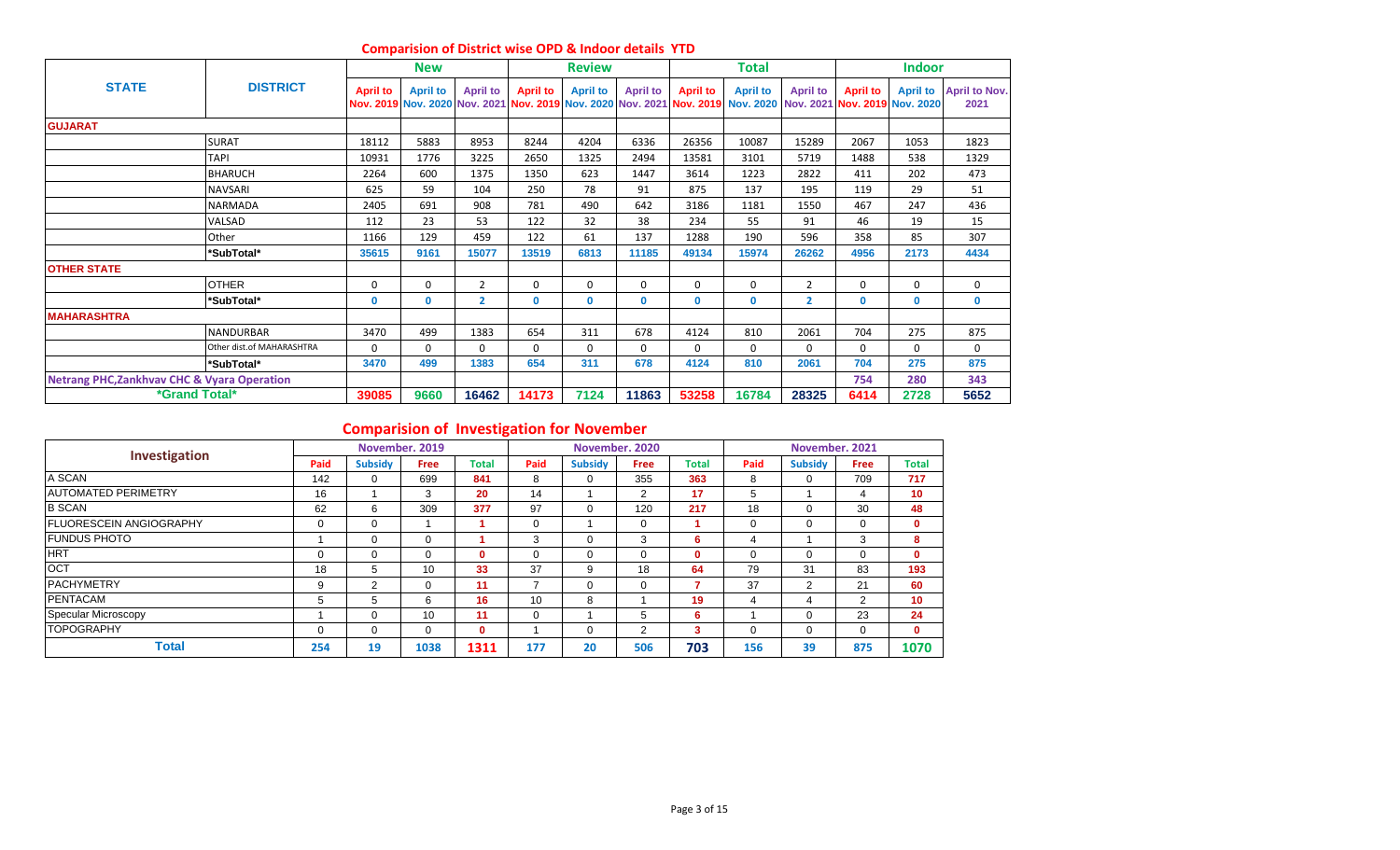# **Comparision of Investigation YTD**

|                                 |      | April 2019 to November 2019 |                |              | -    | April 2020 to November 2020 |                |              |      | April 2021 to November 2021 |      |              |
|---------------------------------|------|-----------------------------|----------------|--------------|------|-----------------------------|----------------|--------------|------|-----------------------------|------|--------------|
| Investigation                   | Paid | <b>Subsidy</b>              | <b>Free</b>    | <b>Total</b> | Paid | <b>Subsidy</b>              | <b>Free</b>    | Total        | Paid | <b>Subsidy</b>              | Free | <b>Total</b> |
| A SCAN                          | 770  | 3                           | 3259           | 4032         | 46   | $\mathbf 0$                 | 1501           | 1547         | 35   | 0                           | 4312 | 4347         |
| <b>JAUTOMATED PERIMETRY</b>     | 90   | 6                           | 24             | 120          | 43   | 2                           | 8              | 53           | 105  | 6                           | 41   | 152          |
| <b>B SCAN</b>                   | 473  | 20                          | 1469           | 1962         | 526  | 6                           | 476            | 1008         | 475  | 23                          | 1096 | 1594         |
| <b>IFLUORESCEIN ANGIOGRAPHY</b> | 8    | $\Omega$                    | 3              | 11           | 0    |                             | 0              |              | 2    | 0                           | 4    | 6            |
| <b>IFUNDUS PHOTO</b>            | 11   | 28                          | 15             | 54           | 15   | 6                           | 8              | 29           | 24   | 4                           | 12   | 40           |
| <b>HRT</b>                      | 0    | $\Omega$                    | $\Omega$       | $\bf{0}$     | 0    | $\Omega$                    | 0              | $\mathbf{0}$ | 0    | $\Omega$                    | 0    | $\mathbf{0}$ |
| <b>OCT</b>                      | 368  | 133                         | 307            | 808          | 184  | 55                          | 106            | 345          | 509  | 206                         | 483  | 1198         |
| <b>PACHYMETRY</b>               | 73   | 5                           | 14             | 92           | 39   | $\Omega$                    | $\overline{2}$ | 41           | 311  | 25                          | 138  | 474          |
| <b>PENTACAM</b>                 | 43   | 39                          | 25             | 107          | 20   | 17                          | 4              | 41           | 40   | 33                          | 31   | 104          |
| Specular Microscopy             | 8    | $\Omega$                    | 49             | 57           | 4    |                             | 38             | 43           | 29   | $\Omega$                    | 165  | 194          |
| <b>TOPOGRAPHY</b>               | 2    | $\Omega$                    | $\overline{2}$ | 4            | 2    | 0                           | 3              | 5            | 3    | 0                           |      | 4            |
| <b>Total</b>                    | 1846 | 234                         | 5167           | 7247         | 879  | 88                          | 2146           | 3113         | 1533 | 297                         | 6283 | 8113         |

# **Comparision of Lab. Investigation for November**

| Investigation                  |             | November. 2019 |                |              |                | November. 2020 |                |              |                | November. 2021 |                |                |
|--------------------------------|-------------|----------------|----------------|--------------|----------------|----------------|----------------|--------------|----------------|----------------|----------------|----------------|
|                                | Paid        | <b>Subsidy</b> | <b>Free</b>    | <b>Total</b> | Paid           | <b>Subsidy</b> | Free           | <b>Total</b> | Paid           | <b>Subsidy</b> | Free           | <b>Total</b>   |
| <b>B.T &amp; C.T</b>           | 10          |                | 11             | 22           | 3              | 0              |                | 4            | 8              | 0              | 14             | 22             |
| <b>Biopsy</b>                  | $\mathbf 0$ | $\mathbf 0$    | $\mathbf 0$    | $\mathbf{0}$ | 3              | $\mathbf 0$    | $\mathbf 0$    | 3            | $\Omega$       | $\Omega$       | $\Omega$       | $\mathbf{0}$   |
| <b>BLOOD UREA</b>              | 9           | $\mathbf{1}$   | $\overline{7}$ | 17           | 5              | $\mathbf{1}$   | $\overline{2}$ | 8            | 5              | $\overline{1}$ | $\overline{2}$ | 8              |
| CBC (HB, TC, DC, RBC, PLATELET | 47          | $\mathbf 0$    | 30             | 77           | 32             | $\overline{2}$ | 11             | 45           | 34             | 3              | 42             | 79             |
| <b>CULTURE</b>                 | 3           | $\mathbf 0$    | 10             | 13           | $\Omega$       | $\Omega$       | 11             | 11           | 6              | $\Omega$       | 11             | 17             |
| E.S.R                          | 15          | $\mathbf 0$    | 11             | 26           | 19             | 1              | 6              | 26           | 19             |                | 24             | 44             |
| <b>FBS</b>                     | 23          | $\mathbf 0$    | 54             | 77           | 12             | $\overline{2}$ | 47             | 61           | $\overline{2}$ | $\Omega$       | 67             | 69             |
| GHB(HBA1C                      | 11          | $\mathbf{1}$   | 9              | 21           | 15             | $\mathbf{1}$   | 36             | 52           | 49             | $\overline{1}$ | 31             | 81             |
| <b>GRAM STAIN</b>              | 19          | $\overline{2}$ | 12             | 33           | 17             | $\Omega$       | 13             | 30           | 25             | $\overline{4}$ | 14             | 43             |
| H.I.V                          | 12          | $\overline{2}$ | 32             | 46           | 9              | $\mathbf 0$    | 25             | 34           | 0              | $\mathbf 0$    | 36             | 36             |
| <b>HBS AG</b>                  | 12          | $\overline{2}$ | 32             | 46           | 9              | $\Omega$       | 24             | 33           | $\Omega$       | $\Omega$       | 35             | 35             |
| <b>HEMOGLOBIN (HB)</b>         | 8           | $\mathbf{1}$   | 10             | 19           | $\overline{2}$ | $\mathbf 0$    |                | 3            | 6              | $\Omega$       | 13             | 19             |
| <b>KOH</b>                     | 19          | $\overline{2}$ | 12             | 33           | 17             | $\Omega$       | 15             | 32           | 27             | 5              | 14             | 46             |
| <b>LIPID PROFILE</b>           | 12          | $\mathbf 0$    | 5              | 17           | 6              | $\mathbf{1}$   |                | 8            | $\overline{4}$ | $\overline{1}$ | $\overline{2}$ | $\overline{7}$ |
| M.T                            | 10          | $\mathbf{1}$   | 3              | 14           | 15             | $\Omega$       | 3              | 18           | $\overline{7}$ | $\overline{ }$ | 3              | 11             |
| PP <sub>2</sub> BS             | 11          | $\overline{2}$ | 8              | 21           | 3              | $\mathbf 0$    | $\overline{7}$ | 10           | $\mathbf 0$    | $\mathbf 0$    | $\overline{2}$ | $\overline{2}$ |
| <b>R.A FACTOR</b>              | 3           | $\mathbf{1}$   | $\overline{2}$ | 6            | 11             | $\Omega$       | $\Omega$       | 11           | $\overline{7}$ | $\Omega$       | 3              | 10             |
| <b>RBS</b>                     | 336         | 6              | 708            | 1050         | 137            | $\overline{2}$ | 255            | 394          | 137            | 5              | 431            | 573            |
| S.CHOLESTROL                   | $\Omega$    | $\mathbf 0$    | $\mathbf 0$    | $\mathbf{0}$ | $\mathbf 0$    | $\Omega$       | $\mathbf 0$    | $\mathbf{0}$ | $\Omega$       | $\Omega$       | $\Omega$       | $\mathbf{0}$   |
| S.CREATININE                   | 13          | $\mathbf{1}$   | 6              | 20           | 8              | $\mathbf{1}$   | $\overline{2}$ | 11           | 9              | $\mathbf 0$    | 6              | 15             |
| <b>URINE SUGAR</b>             | 333         | 6              | 704            | 1043         | 134            | $\overline{2}$ | 242            | 378          | 135            | 5              | 419            | 559            |
| V.D.R.L                        |             | 1              | 25             | 27           | $\mathbf 0$    | $\Omega$       | 22             | 22           |                | $\Omega$       | 31             | 32             |
| Other Lab Test                 | 2           | 0              | 32             | 34           | $\Omega$       | $\Omega$       | 24             | 24           | $\Omega$       | $\Omega$       | 35             | 35             |
| <b>ECG</b>                     | 87          | $\mathbf{1}$   | 189            | 277          | 22             | 0              | 119            | 141          | 20             | 0              | 279            | 299            |
| <b>Total</b>                   | 996         | 31             | 1912           | 2939         | 479            | 13             | 867            | 1359         | 501            | 27             | 1514           | 2042           |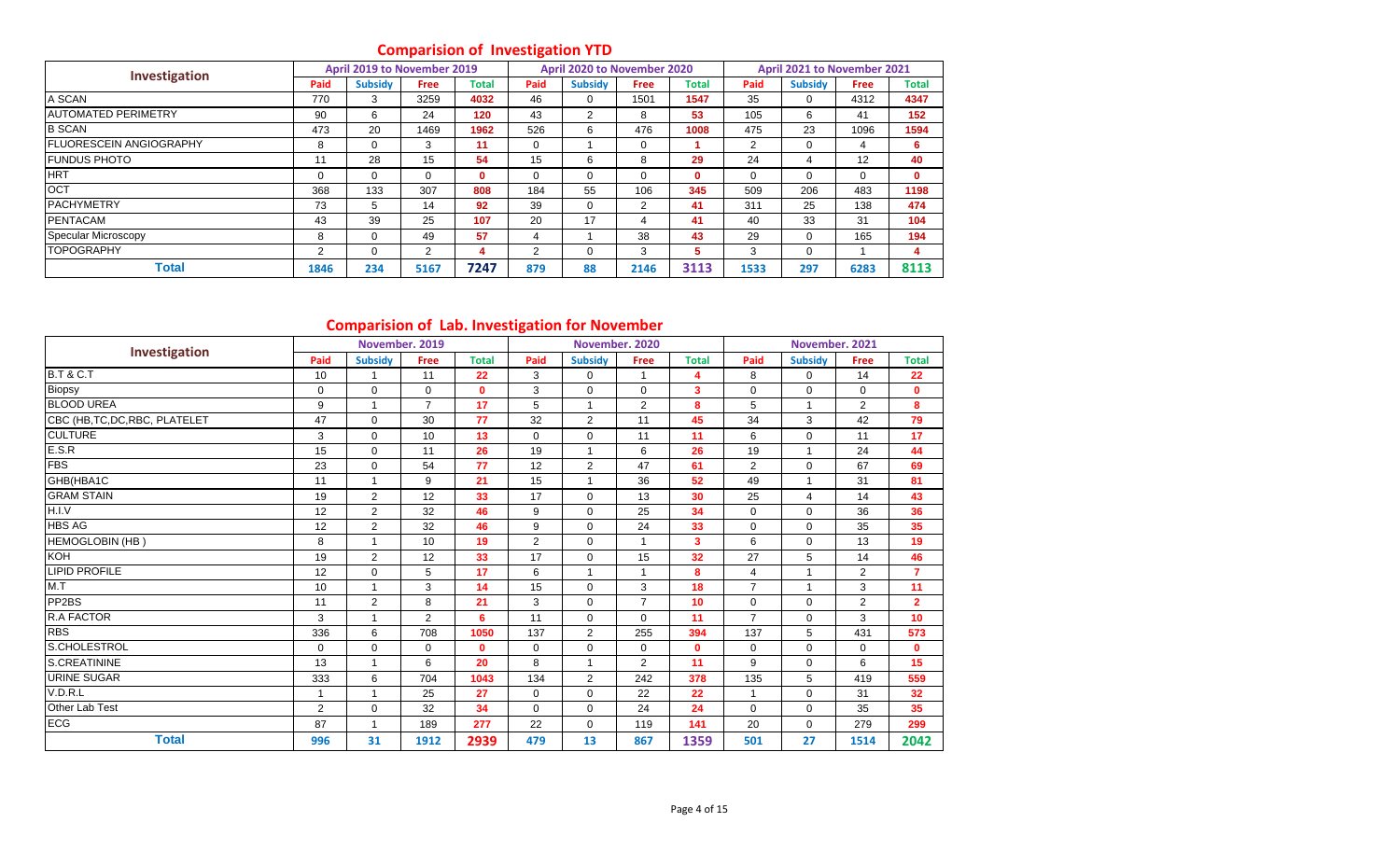# **Comparision of Lab. Investigation YTD**

|                                |                | April 2019 to November 2019 |          |                |                | April 2020 to November 2020 |                |                |                | April 2021 to November 2021 |             |              |
|--------------------------------|----------------|-----------------------------|----------|----------------|----------------|-----------------------------|----------------|----------------|----------------|-----------------------------|-------------|--------------|
| Investigation                  | Paid           | <b>Subsidy</b>              | Free     | <b>Total</b>   | Paid           | <b>Subsidy</b>              | Free           | <b>Total</b>   | Paid           | <b>Subsidy</b>              | <b>Free</b> | <b>Total</b> |
| <b>B.T &amp; C.T</b>           | 60             |                             | 62       | 123            | 4              | $\Omega$                    | 3              | $\overline{7}$ | 44             | $\Omega$                    | 63          | 107          |
| Biopsy                         | 10             | $\mathbf 0$                 | 5        | 15             | 5              | $\mathbf 0$                 |                | 6              | 8              | $\mathbf 0$                 | 5           | 13           |
| <b>BLOOD UREA</b>              | 68             | 5                           | 151      | 224            | 27             | $\overline{4}$              | 14             | 45             | 40             | 3                           | 47          | 90           |
| CBC (HB, TC, DC, RBC, PLATELET | 362            | 8                           | 445      | 815            | 199            | 3                           | 121            | 323            | 279            | 13                          | 390         | 682          |
| <b>CULTURE</b>                 | 16             |                             | 58       | 75             | 26             | 0                           | 44             | 70             | 27             | $\overline{2}$              | 88          | 117          |
| E.S.R                          | 153            | 5                           | 338      | 496            | 96             | $\overline{2}$              | 93             | 191            | 161            | 8                           | 245         | 414          |
| <b>FBS</b>                     | 148            | 5                           | 278      | 431            | 30             | 4                           | 135            | 169            | 34             | $\overline{1}$              | 402         | 437          |
| GHB(HBA1C                      | 91             | 10                          | 98       | 199            | 93             | 5                           | 192            | 290            | 153            | 6                           | 341         | 500          |
| <b>GRAM STAIN</b>              | 91             | $\overline{2}$              | 63       | 156            | 79             |                             | 46             | 126            | 121            | 10                          | 103         | 234          |
| H.I.V                          | 80             | $\overline{4}$              | 407      | 491            | 29             | $\Omega$                    | 161            | 190            | 19             | $\Omega$                    | 323         | 342          |
| <b>HBS AG</b>                  | 77             | 3                           | 403      | 483            | 28             | 1                           | 157            | 186            | 17             | $\Omega$                    | 319         | 336          |
| <b>HEMOGLOBIN (HB)</b>         | 56             |                             | 56       | 113            | 5              | $\mathbf 0$                 | 6              | 11             | 36             | $\mathbf 0$                 | 58          | 94           |
| KOH                            | 94             | 3                           | 63       | 160            | 84             | 1                           | 48             | 133            | 130            | 12                          | 104         | 246          |
| <b>LIPID PROFILE</b>           | 72             | 11                          | 102      | 185            | 32             | 4                           | 16             | 52             | 54             | $\overline{7}$              | 34          | 95           |
| M.T                            | 76             | 3                           | 19       | 98             | 58             | 1                           | 11             | 70             | 91             | 5                           | 25          | 121          |
| PP2BS                          | 57             | $\overline{2}$              | 80       | 139            | 17             | $\Omega$                    | 37             | 54             | 14             | 3                           | 72          | 89           |
| R.A FACTOR                     | 30             | $\overline{1}$              | 6        | 37             | 30             | 1                           | $\overline{7}$ | 38             | 60             | 3                           | 17          | 80           |
| <b>RBS</b>                     | 2209           | 25                          | 3624     | 5858           | 821            | $\overline{4}$              | 1030           | 1855           | 1132           | 20                          | 3254        | 4406         |
| S.CHOLESTROL                   | 7              | $\Omega$                    | $\Omega$ | $\overline{7}$ | 5              | $\Omega$                    |                | 6              | 5              | $\Omega$                    |             | 6            |
| S.CREATININE                   | 89             | 9                           | 156      | 254            | 43             | 3                           | 20             | 66             | 82             | 5                           | 57          | 144          |
| <b>URINE SUGAR</b>             | 2193           | 23                          | 3570     | 5786           | 820            | $\overline{4}$              | 1075           | 1899           | 1118           | 20                          | 3198        | 4336         |
| V.D.R.L                        | $\overline{7}$ | $\overline{2}$              | 266      | 275            | $\overline{2}$ | $\mathbf 0$                 | 110            | 112            | 3              | $\overline{\phantom{a}}$    | 223         | 227          |
| Other Lab Test                 | 19             | $\mathbf 0$                 | 373      | 392            | 3              | $\mathbf 0$                 | 121            | 124            | $\overline{2}$ | $\mathbf 0$                 | 276         | 278          |
| <b>ECG</b>                     | 508            | 3                           | 808      | 1319           | 120            | $\Omega$                    | 557            | 677            | 118            | $\Omega$                    | 1637        | 1755         |
| <b>Total</b>                   | 6573           | 127                         | 11431    | 18131          | 2656           | 38                          | 4006           | 6700           | 3748           | 119                         | 11282       | 15149        |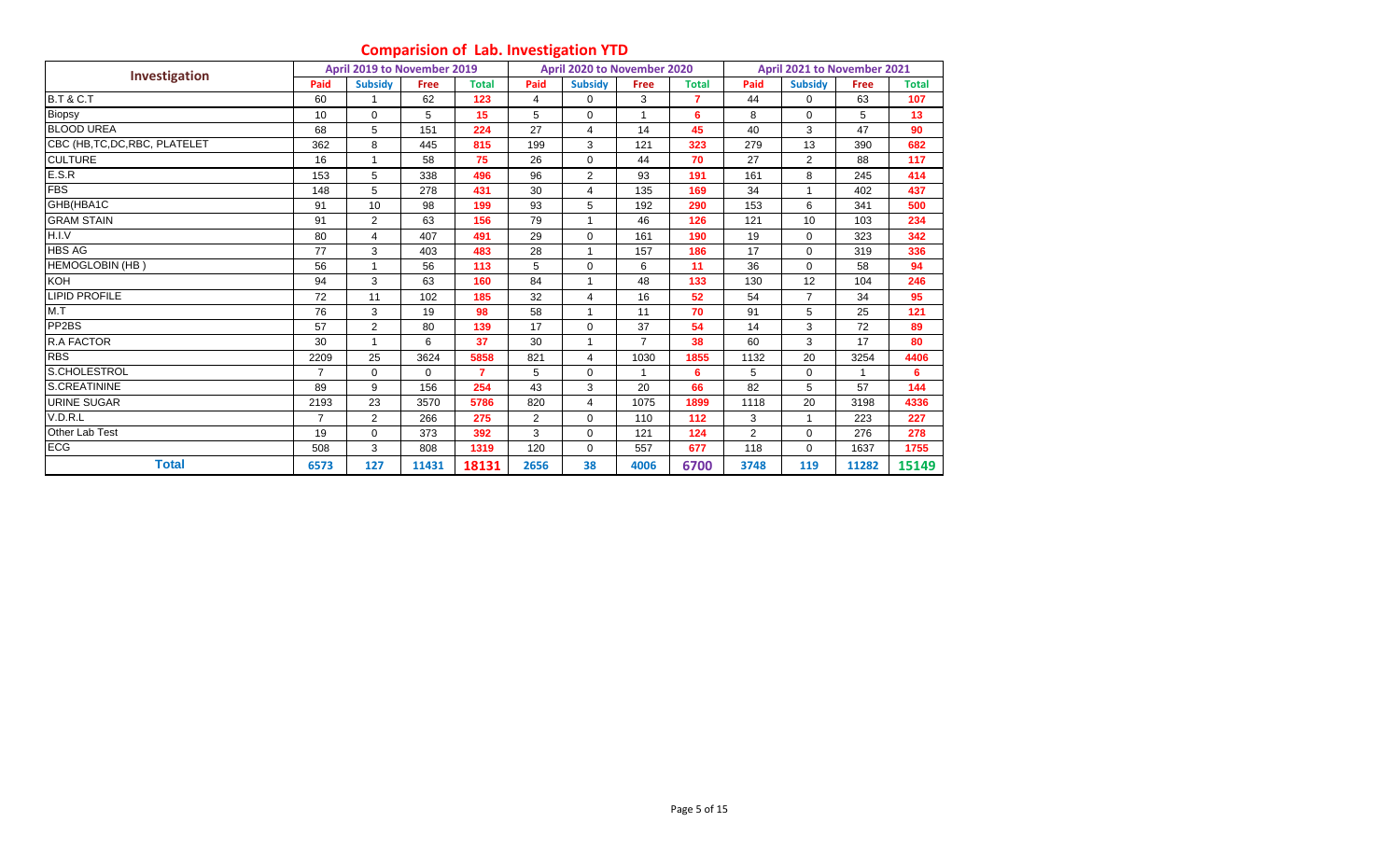# **Comparision of Surgery for November**

|                                      |                | <b>Paid</b>    |                |                | <b>Subsidized</b> |                         |                | <b>Free + Camp free</b> |                |                | Total          |                |
|--------------------------------------|----------------|----------------|----------------|----------------|-------------------|-------------------------|----------------|-------------------------|----------------|----------------|----------------|----------------|
| <b>Name of Surgery</b>               | Nov.           | Nov.           | Nov.           | Nov.           | Nov.              | Nov.                    | Nov.           | Nov.                    | Nov.           | Nov.           | Nov.           | Nov.           |
|                                      | 2019           | 2020           | 2021           | 2019           | 2020              | 2021                    | 2019           | 2020                    | 2021           | 2019           | 2020           | 2021           |
| CATARACT PHACO + IOL                 | 72             | 58             | 54             | 4              | 4                 | 4                       | 137            | 86                      | 92             | 213            | 148            | 150            |
| CATARACT SICS + IOL                  | 22             | 16             | 31             | 41             | 44                | 53                      | 587            | 144                     | 431            | 650            | 204            | 515            |
| CATARACT SIMPLE WITHOUT IOL          | $\overline{0}$ | 0              | $\overline{0}$ | $\mathbf{0}$   | $\Omega$          | $\Omega$                |                | 0                       | $\overline{2}$ |                | 0              | $\overline{2}$ |
| SICS\PHACO+AGS WITH IOL              | 0              | $\Omega$       | и              | $\Omega$       | $\Omega$          | $\Omega$                | 4              | $\mathbf 1$             | 3              | 4              | 1              | 4              |
| SICS\PHACO+PTERIGYUM+IOL             | $\overline{2}$ | $\Omega$       | 0              | $\mathbf{0}$   |                   | $\Omega$                | 40             | 12                      | 42             | 42             | 13             | 42             |
| <b>ANTI GLAUCOMA SURGERY</b>         | 0              | 1              | 0              | $\mathbf{0}$   | $\Omega$          | $\Omega$                | $\overline{2}$ | 0                       |                | $\overline{2}$ | 1              | 1              |
| IKERATOPLASTY                        | 13             | $\Omega$       | 0              | $\overline{2}$ |                   | $\overline{2}$          | $\overline{2}$ | 13                      | 8              | 17             | 14             | 10             |
| <b>AVASTIN INJ</b>                   | 28             | 28             | 28             | 8              | 2                 | 3                       | 11             | 13                      | 11             | 47             | 43             | 42             |
| <b>PTERIGYUM</b>                     | 5              | $\mathbf 0$    | 0              | $\overline{2}$ | 8                 | $\overline{7}$          | 44             | 8                       | 40             | 51             | 16             | 47             |
| SIMPLE RETINAL DETACHMENT            | 0              | 0              | 0              | $\mathbf 0$    | $\Omega$          | $\Omega$                | $\Omega$       | 0                       | $\mathbf{0}$   | $\mathbf 0$    | $\bf{0}$       | $\bf{0}$       |
| <b>VITRECTOMY</b>                    |                | 5              | $\overline{2}$ | 3              | 2                 | $\overline{\mathbf{4}}$ | 21             | 9                       | 17             | 25             | 16             | 23             |
| <b>DCR</b>                           | 0              | 0              | 0              | $\overline{2}$ | 0                 | $\overline{4}$          | 6              | 0                       | 10             | 8              | 0              | 14             |
| RETINAL DETACHMENT + Vitrectomy      |                | 0              |                | $\mathbf{0}$   |                   | $\Omega$                |                | 3                       | $\Omega$       | $\overline{2}$ | 4              | 1              |
| SICS\PHACO + IOL + VITRECTOMY        |                | $\Omega$       | 0              | и              | $\Omega$          |                         | 20             | 8                       | 12             | 22             | 8              | 13             |
| <b>Other Retina Surgery</b>          |                | $\overline{2}$ | $\overline{0}$ | $\mathbf{0}$   | $\Omega$          | $\Omega$                |                | 8                       | 3              | $\overline{2}$ | 10             | $\mathbf{3}$   |
| <b>Oculoplasty Surgery</b>           |                | 4              | 3              | $\mathbf{0}$   | $\Omega$          | и                       | 8              | 3                       | 11             | 9              | $\overline{7}$ | 15             |
| <b>Squint Surgery</b>                | $\Omega$       | $\Omega$       | $\overline{2}$ | $\Omega$       | 2                 | и                       | $\Omega$       | 0                       |                | $\mathbf{0}$   | $\mathbf{2}$   | 4              |
| <b>Other Surgery</b>                 | 0              | 4              | $\overline{2}$ | 5              | 2                 | $\overline{2}$          | 20             | 11                      | 16             | 25             | 17             | 20             |
| Chalazion                            | 5              | 3              | 5              | $\mathbf{0}$   | $\Omega$          | $\Omega$                | $\Omega$       | 1                       |                | 5              | 4              | 6              |
| Foreign Body Removal                 | 65             | 102            | 115            | 4              | $\Omega$          | $\Omega$                | $\overline{2}$ | 1                       |                | 68             | 103            | 116            |
| Yag Laser - Capsulotomy & Iridectomy | 58             | 10             | 35             | 4              | $\Omega$          | 8                       | 61             | $\overline{\mathbf{4}}$ | 27             | 123            | 14             | 70             |
| <b>Green Laser</b>                   | 27             | 17             | 13             | 3              |                   |                         | 8              | 14                      | 4              | 38             | 32             | 18             |
| <b>Total</b>                         | 302            | 250            | 292            | 76             | 68                | 91                      | 976            | 339                     | 733            | 1354           | 657            | 1116           |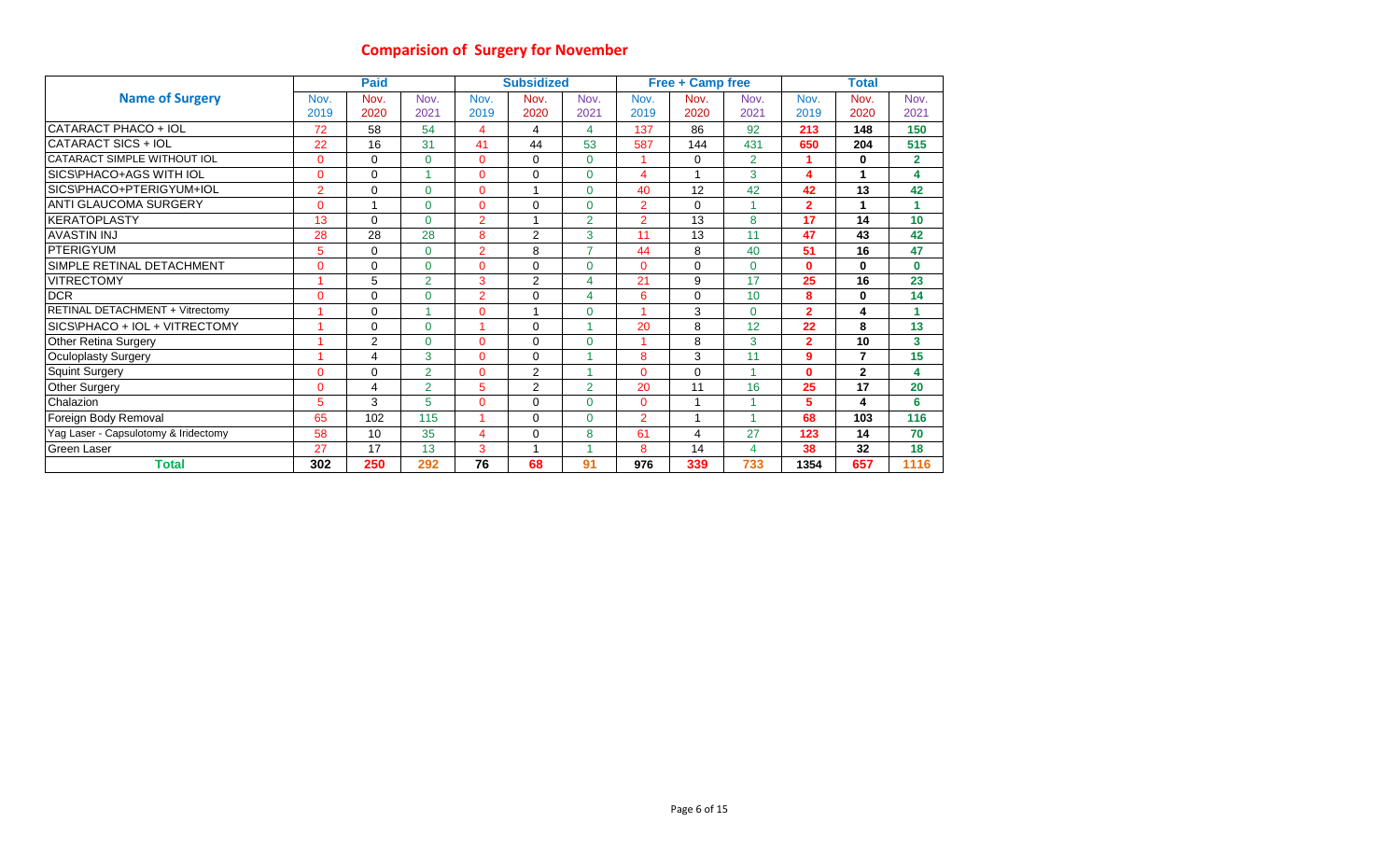# **Comparision of Surgery YTD**

|                                        |                | Paid          |                |                | - ت<br><b>Subsidized</b> |                |               | Free + Camp free |               |                 | <b>Total</b>  |               |
|----------------------------------------|----------------|---------------|----------------|----------------|--------------------------|----------------|---------------|------------------|---------------|-----------------|---------------|---------------|
| <b>Name of Surgery</b>                 | April to       | April to      | April to       | April to       | April to                 | April to       | April to      | April to         | April to      | <b>April to</b> | April to      | April to      |
|                                        | <b>Nov.19</b>  | <b>Nov.20</b> | <b>Nov.21</b>  | <b>Nov.19</b>  | <b>Nov.20</b>            | <b>Nov.21</b>  | <b>Nov.19</b> | <b>Nov.20</b>    | <b>Nov.21</b> | <b>Nov.19</b>   | <b>Nov.20</b> | <b>Nov.21</b> |
| CATARACT PHACO + IOL                   | 377            | 305           | 399            | 21             | 23                       | 17             | 1065          | 330              | 724           | 1463            | 658           | 1140          |
| CATARACT SICS + IOL                    | 107            | 74            | 130            | 215            | 221                      | 291            | 2255          | 654              | 1988          | 2577            | 949           | 2409          |
| <b>CATARACT SIMPLE WITHOUT IOL</b>     |                | $\Omega$      | $\Omega$       | 4              | 4                        | 3              | 10            | 7                | 10            | 15              | 11            | 13            |
| <b>SICS+AGS WITH IOL</b>               | $\overline{2}$ | 4             | 6              | $\mathbf{0}$   |                          |                | 18            | 14               | 32            | 20              | 19            | 39            |
| SICS+PTERIGYUM+IOL                     | 5              | 4             | 4              | $\mathbf{0}$   | 2                        | 4              | 144           | 49               | 162           | 149             | 55            | 170           |
| <b>ANTI GLAUCOMA SURGERY</b>           | 8              | 4             | 3              | $\overline{2}$ | 3                        | 6              | 11            | $\overline{2}$   | 10            | 21              | 9             | 19            |
| <b>KERATOPLASTY</b>                    | 33             | 2             |                | 6              | 20                       | 21             | 111           | 52               | 86            | 150             | 74            | 108           |
| <b>AVASTIN INJ</b>                     | 228            | 169           | 258            | 27             | 14                       | 37             | 100           | 52               | 96            | 355             | 235           | 391           |
| PTERIGYUM                              | 28             |               | $\overline{2}$ | $\overline{7}$ | 43                       | 54             | 271           | 53               | 182           | 306             | 97            | 238           |
| SIMPLE RETINAL DETACHMENT              | 0              | $\Omega$      | $\Omega$       | $\Omega$       | $\Omega$                 | $\Omega$       | $\Omega$      | $\Omega$         | $\Omega$      | $\bf{0}$        | $\mathbf{0}$  | $\bf{0}$      |
| <b>VITRECTOMY</b>                      | 9              | 14            | 14             | 26             | 27                       | 22             | 114           | 57               | 112           | 149             | 98            | 148           |
| <b>DCR</b>                             | 12             | $\mathbf 0$   |                | 14             | $\Omega$                 | 14             | 58            | $\mathbf 0$      | 40            | 84              | $\mathbf{0}$  | 55            |
| <b>RETINAL DETACHMENT + Vitrectomv</b> | 5              | 5             | $\overline{2}$ | 8              | 12                       | $\overline{2}$ | 31            | 5                | 9             | 44              | 22            | 13            |
| <b>SICS + IOL + VITRECTOMY</b>         | 3              |               |                | 5              | 14                       | 11             | 108           | 46               | 120           | 116             | 61            | 132           |
| <b>Other Retina Surgery</b>            | 9              | 14            | 10             | 3              | $\overline{2}$           |                | 29            | 23               | 25            | 41              | 39            | 36            |
| <b>Oculoplasty Surgery</b>             | 16             | 6             | 14             | $\overline{7}$ |                          | 13             | 43            | 9                | 52            | 66              | 16            | 79            |
| <b>Squint Surgery</b>                  | 12             | $\Omega$      | 4              | 5              | $\overline{ }$           | 13             | 19            | $\overline{ }$   | 28            | 36              | 8             | 45            |
| <b>Other Surgery</b>                   | 29             | 32            | 30             | 39             | 29                       | 26             | 232           | 92               | 188           | 300             | 153           | 244           |
| Chalazion                              | 56             | 24            | 31             | $\overline{2}$ | $\overline{2}$           | $\overline{2}$ | 10            | 1                | 9             | 68              | 27            | 42            |
| Foreign Body Removal                   | 472            | 414           | 578            |                | $\overline{2}$           | 4              | 6             | 2                | 9             | 479             | 418           | 591           |
| Yag Laser - Capsulotomy & Iridectomy   | 378            | 140           | 282            | 20             | 6                        | 23             | 381           | 50               | 216           | 779             | 196           | 521           |
| <b>Green Laser</b>                     | 266            | 114           | 132            | 9              | 8                        | $\overline{2}$ | 98            | 50               | 34            | 373             | 172           | 168           |
| <b>Total</b>                           | 2056           | 1327          | 1902           | 421            | 441                      | 567            | 5114          | 1549             | 4132          | 7591            | 3317          | 6601          |

# **Comparision of Gender wise Surgery - November**

|              |      | Paid |      |      | <b>Subsidized</b> |      |      | <b>Free + Camp free</b> |      |      | <b>Total</b> |      |
|--------------|------|------|------|------|-------------------|------|------|-------------------------|------|------|--------------|------|
| Gender       | Nov. | Nov. | Nov. | Nov. | Nov.              | Nov. | Nov. | Nov.                    | Nov. | Nov. | Nov.         | Nov. |
|              | 2019 | 2020 | 2021 | 2019 | 2020              | 2021 | 2019 | 2020                    | 2021 | 2019 | 2020         | 2021 |
| Male         | 163  | 141  | 182  | 37   | 35                | 38   | 469  | 167                     | 324  | 669  | 343          | 544  |
| Female       | 139  | 107  | 105  | 39   | 31                | 51   | 492  | 165                     | 392  | 670  | 303          | 548  |
| Child Male   |      |      |      |      |                   |      | 44   | э                       |      |      |              | 19   |
| Child Female |      |      |      |      |                   |      |      | $\sqrt{2}$<br><u>_</u>  |      |      |              |      |
| Total        | 302  | 250  | 292  | 76   | 68                | 91   | 976  | 339                     | 733  | 1354 | 657          | 1116 |

# **Comparision of Gender wise Surgery - YTD**

|               |               | <b>Paid</b>   |               |               | <b>Subsidized</b> |               |               | <b>Free + Camp free</b> |               |               | <b>Total</b>  |               |
|---------------|---------------|---------------|---------------|---------------|-------------------|---------------|---------------|-------------------------|---------------|---------------|---------------|---------------|
| <b>Gender</b> | April to      | April to      | April to      | April to      | April to          | April to      | April to      | April to                | April to      | April to      | April to      | April to      |
|               | <b>Nov.19</b> | <b>Nov.20</b> | <b>Nov.21</b> | <b>Nov.19</b> | <b>Nov.20</b>     | <b>Nov.21</b> | <b>Nov.19</b> | <b>Nov.20</b>           | <b>Nov.21</b> | <b>Nov.19</b> | <b>Nov.20</b> | <b>Nov.21</b> |
| Male          | 1054          | 747           | 1106          | 206           | 227               | 267           | 2449          | 728                     | 1835          | 3709          | 1702          | 3208          |
| Female        | 984           | 556           | 747           | 199           | 188               | 275           | 2507          | 770                     | 2129          | 3690          | 1514          | 3151          |
| Child Male    |               | 10            | 35            | 10            | 20                | 14            | 104           | 43                      | 115           | 125           | 73            | 164           |
| Child Female  |               | 14            | 14            | 6             |                   |               | 54            |                         | 53            | 67            | 28            | 78            |
| Total         | 2056          | 1327          | 1902          | 421           | 441               | 567           | 5114          | 1549                    | 4132          | 7591          | 3317          | 6601          |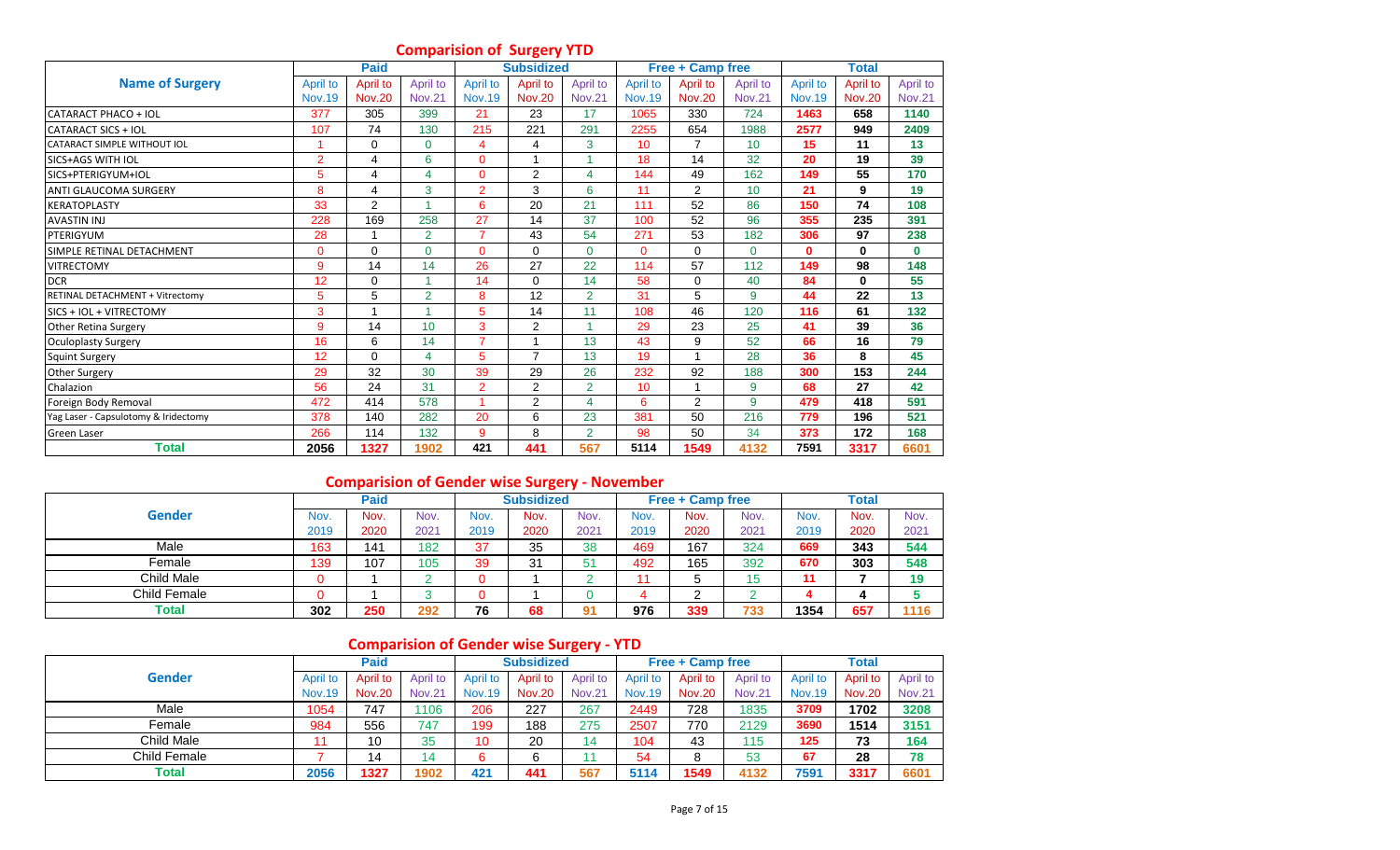# **Sub speciality work - November**

|                                 |          | <b>Surgery</b> |      |                                 |
|---------------------------------|----------|----------------|------|---------------------------------|
| <b>Speciality</b>               | Nov.     | Nov.           | Nov. | <b>Speciality</b>               |
|                                 | 2019     | 2020           | 2021 |                                 |
| Retina                          | 114      | 105            | 87   | <b>Retina</b>                   |
| <b>Glaucoma</b>                 |          | 2              | 5    | Glaucoma                        |
| <b>Cornea</b>                   | 17       | 14             | 10   | Cornea                          |
| <b>Occuloplasty</b>             | 17       | 7              | 29   | <b>Occuloplasty</b>             |
| <b>Paediatric Ophthalmology</b> | 15       | 11             | 24   | <b>Paediatric Ophthalmology</b> |
| Neuro Ophthalmology             | 0        | $\Omega$       | 0    | <b>Neuro Ophthalmology</b>      |
| Low Vision                      | $\Omega$ | $\Omega$       |      | <b>Low Vision</b>               |
| Total                           | 170      | 139            | 155  | <b>Total</b>                    |

## **Sub speciality work - YTD**

|                | <b>Surgery</b> |                 |                                 |               | <b>Surgery</b> |               |
|----------------|----------------|-----------------|---------------------------------|---------------|----------------|---------------|
| Nov.           | Nov.           | Nov.            | <b>Speciality</b>               | April to      | April to       | April to      |
| 2019           | 2020           | 2021            |                                 | <b>Nov.19</b> | <b>Nov.20</b>  | <b>Nov.21</b> |
| 114            | 105            | 87              | <b>Retina</b>                   | 965           | 517            | 750           |
| 7              | 2              | 5               | Glaucoma                        | 43            | 26             | 64            |
| 17             | 14             | 10 <sup>°</sup> | <b>Cornea</b>                   | 150           | 74             | 107           |
| 17             | 7              | 29              | <b>Occuloplasty</b>             | 150           | 15             | 134           |
| 15             | 11             | 24              | <b>Paediatric Ophthalmology</b> | 192           | 100            | 242           |
| $\overline{0}$ | 0              |                 | Neuro Ophthalmology             | 0             | 0              | $\Omega$      |
| $\Omega$       | 0              | $\Omega$        | <b>Low Vision</b>               | $\Omega$      | $\Omega$       | $\Omega$      |
| 170            | 139            | 155             | <b>Total</b>                    | 1500          | 732            | 1297          |

# **Gender wise Sub Speciality OPD - November**

|               |      | <b>Retina</b>                   |      |      | <b>Glaucoma</b>            |                 |      | <b>Cornea</b>     |      |      | <b>Occuloplasty</b> |      |
|---------------|------|---------------------------------|------|------|----------------------------|-----------------|------|-------------------|------|------|---------------------|------|
| <b>Gender</b> | Nov. | Nov.                            | Nov. | Nov. | Nov.                       | Nov.            | Nov. | Nov.              | Nov. | Nov. | Nov.                | Nov. |
|               | 2019 | 2020                            | 2021 | 2019 | 2020                       | 2021            | 2019 | 2020              | 2021 | 2019 | 2020                | 2021 |
| Male          | 346  | 307                             | 372  | 115  | 72                         | 157             | 249  | 273               | 283  | 51   | 2                   | 19   |
| Female        | 225  | 233                             | 238  | 115  | 63                         | 144             | 130  | 214               | 299  | 31   |                     | 21   |
| Total         | 571  | 540                             | 610  | 230  | 135                        | 301             | 379  | 487               | 582  | 82   | 2                   | 40   |
|               |      | <b>Paediatric Ophthalmology</b> |      |      | <b>Neuro Ophthalmology</b> |                 |      | <b>Low Vision</b> |      |      | <b>Total</b>        |      |
| <b>Gender</b> | Nov. | Nov.                            | Nov. | Nov. | Nov.                       | Nov.            | Nov. | Nov.              | Nov. | Nov. | Nov.                | Nov. |
|               | 2019 | 2020                            | 2021 | 2019 | 2020                       | 2021            | 2019 | 2020              | 2021 | 2019 | 2020                | 2021 |
| Male          | 149  | 110                             | 177  | 24   | 0                          | 10 <sup>°</sup> | 3    | 3                 |      | 937  | 767                 | 1018 |
| Female        | 127  | 56                              | 146  | 18   | $\Omega$                   | 8               |      |                   |      | 646  | 566                 | 856  |
| Total         | 276  | 166                             | 323  | 42   | 0                          | 18              | 3    | ю                 | 0    | 583  | 1333                | 1874 |

# **Gender wise Sub Speciality OPD - YTD**

|               |               | <b>Retina</b>                   |               |               | <b>Glaucoma</b>            |               |               | <b>Cornea</b>     |               |               | <b>Occuloplasty</b> |               |
|---------------|---------------|---------------------------------|---------------|---------------|----------------------------|---------------|---------------|-------------------|---------------|---------------|---------------------|---------------|
| <b>Gender</b> | April to      | April to                        | April to      | April to      | April to                   | April to      | April to      | April to          | April to      | April to      | April to            | April to      |
|               | <b>Nov.19</b> | <b>Nov.20</b>                   | <b>Nov.21</b> | <b>Nov.19</b> | <b>Nov.20</b>              | <b>Nov.21</b> | <b>Nov.19</b> | <b>Nov.20</b>     | <b>Nov.21</b> | <b>Nov.19</b> | <b>Nov.20</b>       | <b>Nov.21</b> |
| Male          | 3141          | 1538                            | 2488          | 1110          | 489                        | 1231          | 2104          | 1055              | 1992          | 273           | 2                   | 100           |
| Female        | 2083          | 1178                            | 1621          | 817           | 396                        | 153           | 1262          | 835               | 1758          | 241           | 0                   | 101           |
| Total         | 5224          | 2716                            | 4109          | 1927          | 885                        | 2384          | 3366          | 1890              | 3750          | 514           | 2                   | 201           |
|               |               | <b>Paediatric Ophthalmology</b> |               |               | <b>Neuro Ophthalmology</b> |               |               | <b>Low Vision</b> |               |               | <b>Total</b>        |               |
| <b>Gender</b> | April to      | April to                        | April to      | April to      | April to                   | April to      | April to      | April to          | April to      | April to      | April to            | April to      |
|               | <b>Nov.19</b> | <b>Nov.20</b>                   | <b>Nov.21</b> | <b>Nov.19</b> | <b>Nov.20</b>              | <b>Nov.21</b> | <b>Nov.19</b> | <b>Nov.20</b>     | <b>Nov.21</b> | <b>Nov.19</b> | <b>Nov.20</b>       | <b>Nov.21</b> |
| Male          | 994           | 469                             | 1101          | 93            |                            | 58            | 15            | 6                 | 11            | 7730          | 3559                | 6981          |
| Female        | 914           | 301                             | 941           | 72            |                            | 57            | 4             |                   |               | 5393          | 2710                | 5633          |
| <b>Total</b>  | 1908          | 770                             | 2042          | 165           |                            | 115           | 19            | 6                 | 13            | 13123         | 6269                | 12614         |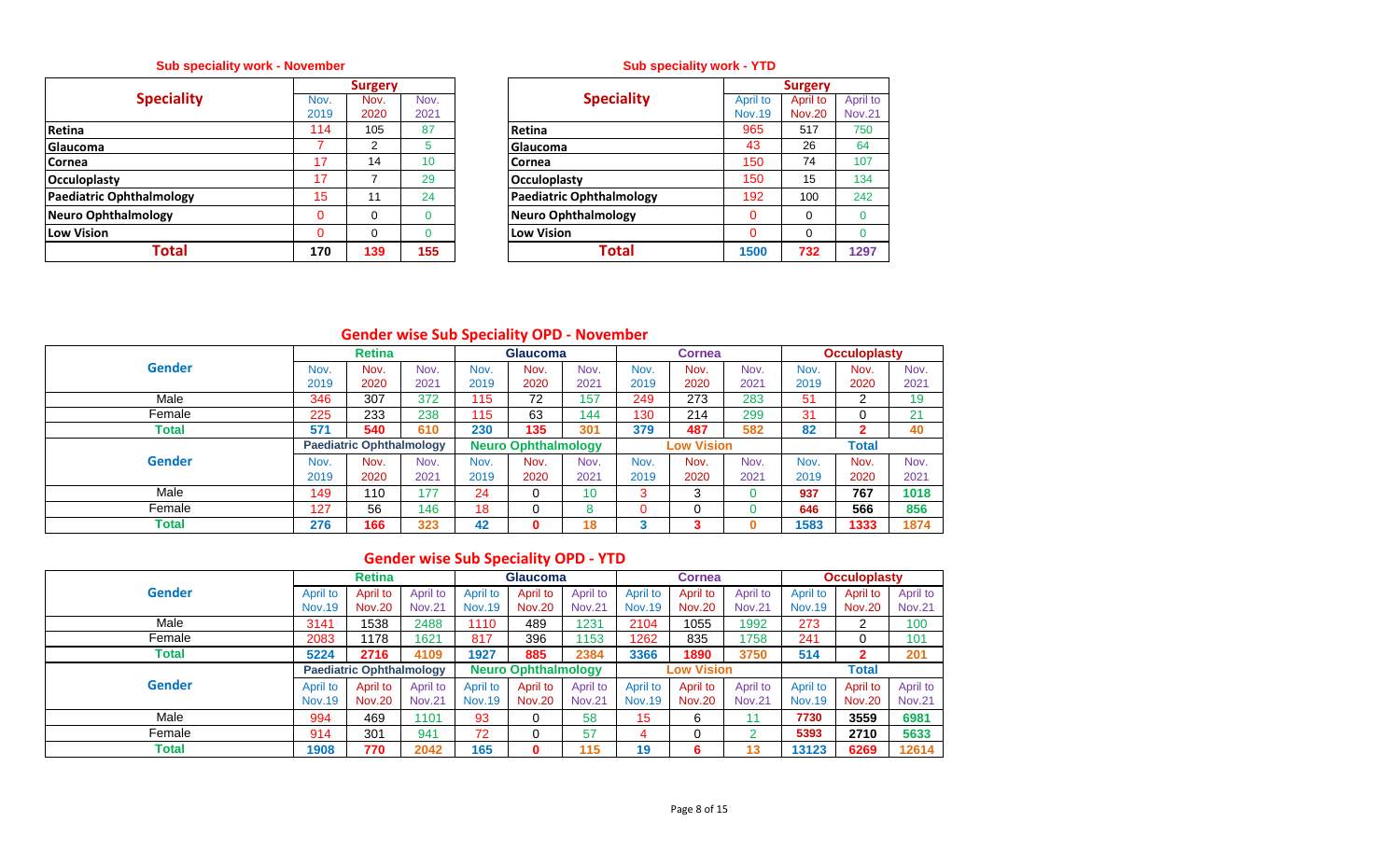#### **Comparision of Camp performance - Mega Camp - November**

| Year           | <b>No. of Camp</b> | <b>OPD</b> | Refer<br><b>Cataract</b> | <b>Refer</b><br><b>Specialist</b> | <b>Specialist</b><br><b>Transporte</b> | <b>Optical</b> | <b>Optical</b><br>Order |     |     | <b>Medicine Operation Other Eye</b> | Pt's<br>compliance |
|----------------|--------------------|------------|--------------------------|-----------------------------------|----------------------------------------|----------------|-------------------------|-----|-----|-------------------------------------|--------------------|
| November, 2019 | 19                 | 2346       | 429                      | 150                               | 55                                     | 926            | 151                     | 222 | 357 |                                     | 83.92              |
| November, 2020 |                    |            |                          |                                   |                                        | 0              |                         |     |     |                                     | #DIV/0!            |
| November, 2021 |                    |            |                          |                                   |                                        | 0              |                         |     |     |                                     | #DIV/0!            |
| <b>Total</b>   | 19                 | 2346       | 429                      | 150                               | 55                                     | 926            | 151                     | 222 | 357 |                                     | 83.92              |

#### **Comparision of Camp performance - One Day Camp - November**

| Year           | <b>No. of Camp</b> | <b>OPD</b> | Refer<br><b>Cataract</b> | <b>Refer</b><br>Specialist | <b>Specialist</b><br><b>Transporte</b><br>α | <b>Optical</b> | <b>Optical</b><br><b>Order</b> |    |    | <b>Medicine Operation Other Eye</b> | Pt's<br>compliance |
|----------------|--------------------|------------|--------------------------|----------------------------|---------------------------------------------|----------------|--------------------------------|----|----|-------------------------------------|--------------------|
| November, 2019 |                    | 468        | 54                       | 26                         |                                             | 218            | ⌒<br>ບ                         | 49 | 42 |                                     | 77.78              |
| November, 2020 |                    | 0          |                          |                            |                                             |                |                                |    |    |                                     | #DIV/0!            |
| November, 2021 |                    |            |                          |                            |                                             |                |                                |    |    |                                     | #DIV/0!            |
| <b>Total</b>   |                    | 468        | 54                       | 26                         |                                             | 218            |                                | 49 | 42 |                                     | 77.78              |

#### **Comparision of Camp performance - Fullerton Camp - November**

| Year           | No. of Camp | <b>OPD</b> | Refer<br><b>Cataract</b> | <b>Refer</b><br><b>Specialist</b> | <b>Specialist</b><br><b>Transporte</b> | <b>Optical</b> | <b>Optical</b><br><b>Order</b> |    | <b>Medicine Operation</b> | <b>Other Eve</b> | Pt's<br>compliance |
|----------------|-------------|------------|--------------------------|-----------------------------------|----------------------------------------|----------------|--------------------------------|----|---------------------------|------------------|--------------------|
| November, 2019 |             | 386        | 79                       | 24                                |                                        | 179            |                                | 22 | 60                        |                  | 75.95              |
| November, 2020 |             |            | 0                        |                                   |                                        |                |                                |    |                           |                  | #DIV/0!            |
| November, 2021 |             |            |                          |                                   |                                        |                |                                |    |                           |                  | #DIV/0!            |
| <b>Total</b>   |             | 386        | 79                       | 24                                |                                        | 179            |                                | 22 | 60                        |                  | 75.95              |

#### **Comparision of Camp performance - Vyara Center Camp - November**

| Year           | No. of Camp | <b>OPD</b> | Refer<br><b>Cataract</b> | <b>Refer</b><br><b>Specialist</b> | <b>Specialist</b><br><b>Transporte</b> | <b>Optical</b> | <b>Optical</b><br><b>Order</b> |    | Medicine Operation Other Eye | Pt's<br>compliance |
|----------------|-------------|------------|--------------------------|-----------------------------------|----------------------------------------|----------------|--------------------------------|----|------------------------------|--------------------|
| November, 2019 |             | 153        | 32                       | 12                                |                                        | 59             |                                | 22 |                              | 68.75              |
| November, 2020 |             | 21         | 12                       |                                   |                                        |                |                                | 12 |                              | 0.00               |
| November, 2021 |             |            |                          | 0                                 |                                        |                |                                |    |                              | #DIV/0!            |
| <b>Total</b>   |             | 174        | 44                       | 17                                |                                        | 59             |                                | 34 |                              | 77.27              |

#### **Comparision of Camp performance - Mega Camp - YTD**

| Year                           | No. of Camp | <b>OPD</b> | Refer<br><b>Cataract</b> | Refer<br><b>Specialist</b> | <b>Specialist</b><br><b>Transporte</b> | <b>Optical</b> | <b>Optical</b><br><b>Order</b> |      |      | <b>Medicine Operation Other Eye</b> | Pt's<br>compliance |
|--------------------------------|-------------|------------|--------------------------|----------------------------|----------------------------------------|----------------|--------------------------------|------|------|-------------------------------------|--------------------|
| <b>April to November, 2019</b> | 150         | 13743      | 2564                     | 977                        | 410                                    | 481            | 365                            | 1673 | 2017 | 14                                  | 79.21              |
| April to November, 2020        |             | 0          |                          |                            |                                        |                |                                |      |      |                                     | #DIV/0!            |
| <b>April to November, 2021</b> |             | 0          |                          |                            |                                        |                |                                |      |      |                                     | $\#$ DIV/0!        |
| Total                          | 150         | 13743      | 2564                     | 977                        | 410                                    | 4811           | 365                            | 1673 | 2017 | 14                                  | 79.21              |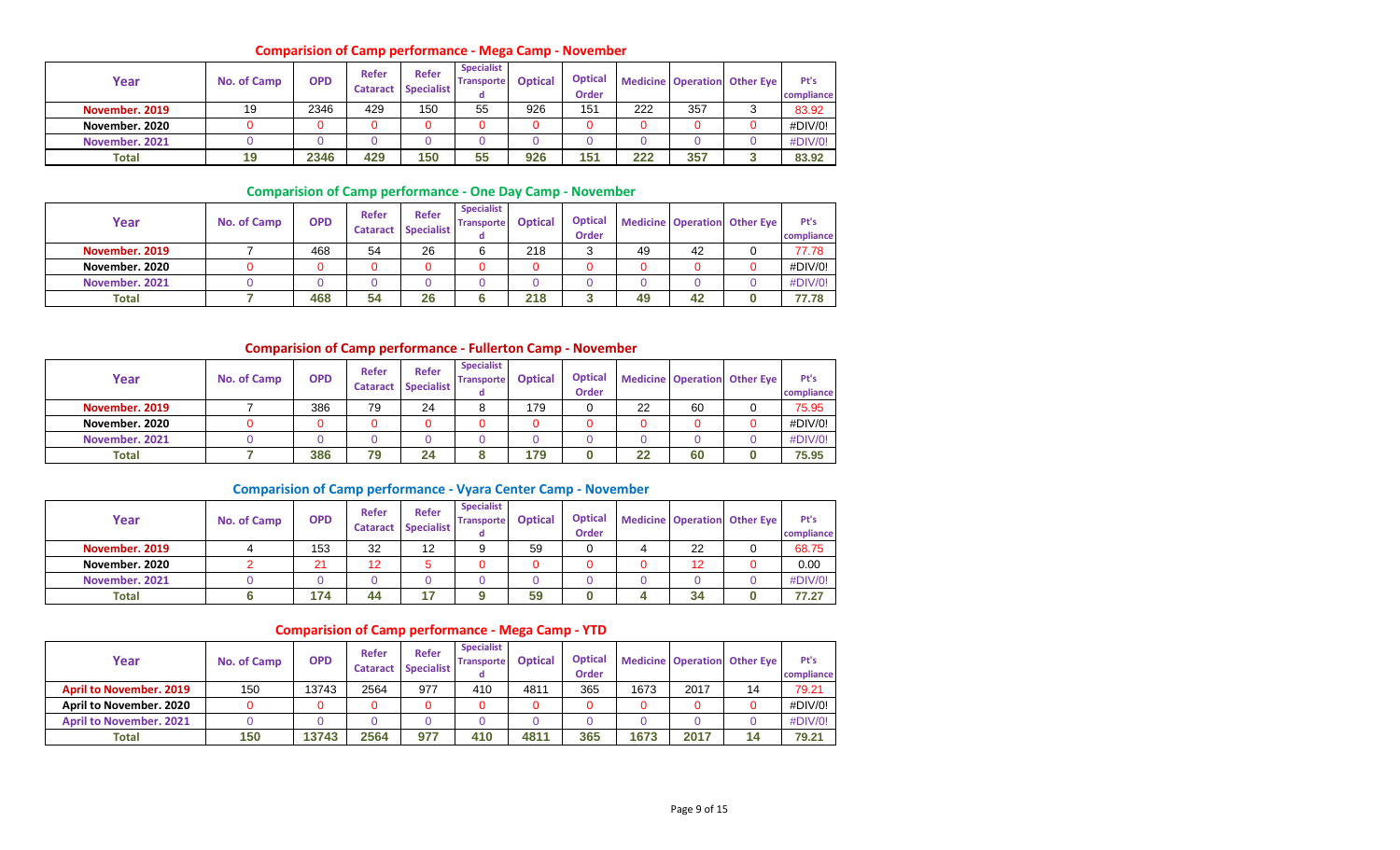## **Comparision of Camp performance - One Day Camp - YTD**

| Year                           | <b>No. of Camp</b> | <b>OPD</b> | Refer<br><b>Cataract</b> | Refer<br><b>Specialist</b> | <b>Specialist</b><br><b>Transporte</b> | <b>Optical</b> | <b>Optical</b><br><b>Order</b> |     |     | <b>Medicine Operation Other Eye</b> | Pt's<br>compliance |
|--------------------------------|--------------------|------------|--------------------------|----------------------------|----------------------------------------|----------------|--------------------------------|-----|-----|-------------------------------------|--------------------|
| <b>April to November, 2019</b> | 70                 | 4029       | 535                      | 227                        | 63                                     | 1690           |                                | 365 | 386 |                                     | 72.52              |
| April to November. 2020        |                    |            |                          | 0                          |                                        |                |                                |     |     |                                     | #DIV/0!            |
| <b>April to November, 2021</b> |                    |            |                          |                            |                                        |                |                                |     |     |                                     | #DIV/0!            |
| <b>Total</b>                   | 70                 | 4029       | 535                      | 227                        | 63                                     | 1690           |                                | 365 | 386 |                                     | 72.52              |

## **Comparision of Camp performance - Fullerton Camp - YTD**

| Year                           | No. of Camp | <b>OPD</b> | Refer<br><b>Cataract</b> | <b>Refer</b><br><b>Specialist</b> | <b>Specialist</b><br><b>Transporte</b> | <b>Optical</b> | <b>Optical</b><br>Order |     |     | <b>Medicine Operation Other Eye</b> | Pt's<br>compliance |
|--------------------------------|-------------|------------|--------------------------|-----------------------------------|----------------------------------------|----------------|-------------------------|-----|-----|-------------------------------------|--------------------|
| <b>April to November, 2019</b> | 52          | 2889       | 479                      | 125                               | 49                                     | 1336           |                         | 170 | 364 |                                     | 75.99              |
| April to November, 2020        |             | 0          |                          |                                   |                                        |                |                         |     |     |                                     | #DIV/0!            |
| <b>April to November, 2021</b> |             |            |                          |                                   |                                        |                |                         |     |     |                                     | #DIV/0!            |
| <b>Total</b>                   | 52          | 2889       | 479                      | 125                               | 49                                     | 1336           |                         | 170 | 364 |                                     | 75.99              |

#### **Comparision of Camp performance - Vyara Center Camp - YTD**

| Year                           | No. of Camp | <b>OPD</b> | Refer<br><b>Cataract</b> | <b>Refer</b><br><b>Specialist</b> | <b>Specialist</b><br><b>Transporte</b><br>a | <b>Optical</b> | <b>Optical</b><br><b>Order</b> |     |     | <b>Medicine Operation Other Eye</b> | Pt's<br>compliance |
|--------------------------------|-------------|------------|--------------------------|-----------------------------------|---------------------------------------------|----------------|--------------------------------|-----|-----|-------------------------------------|--------------------|
| <b>April to November, 2019</b> | 33          | 1288       | 192                      | 84                                | 27                                          | 520            |                                | 108 | 108 |                                     | 56.77              |
| April to November. 2020        |             | 21         | 12                       | F                                 |                                             |                |                                |     | 12  |                                     | 100.00             |
| <b>April to November, 2021</b> |             |            |                          |                                   |                                             |                |                                |     |     |                                     | #DIV/0!            |
| Total                          | 35          | 1309       | 204                      | 89                                | 27                                          | 520            |                                | 108 | 120 |                                     | 59.31              |

## **Statistics for Netrang CHC - November**

| Year           |                                      | <b>OPD</b> |       |    | <b>IOL</b> |        | <b>Operations</b> |       | <b>Optical</b> | <b>Medicine</b> | <b>Optical</b> | <b>Tele Medicine</b> |  |
|----------------|--------------------------------------|------------|-------|----|------------|--------|-------------------|-------|----------------|-----------------|----------------|----------------------|--|
|                | <b>New</b>                           | Old        | Гоtal | М  |            | w      |                   | Total | <b>Order</b>   |                 |                | <b>Consultation</b>  |  |
| November, 2019 | 689                                  | 224        | 913   | 27 | 32         | 29     | 37                | 66    | 129            | 421             | 63             | 33                   |  |
| November. 2020 | 283                                  | 95         | 378   |    |            |        |                   | 17    |                | 198             | 44             | 48                   |  |
| November, 2021 | 417                                  | 207        | 624   | 20 | ィド         | $\sim$ | 15                | 42    | 66             | 273             | 88             | 112                  |  |
| Total          | 1389                                 | 526        | 1915  | 56 | 53         | 67     | 58                | 125   | 266            | 892             | 195            | 193                  |  |
|                | Clatinian few Zankhymy CHC Maynember |            |       |    |            |        |                   |       |                |                 |                |                      |  |

|                |            |     |              |            |   | Statistics for Zankhyay CHC - November |             |                |                 |                |                      |
|----------------|------------|-----|--------------|------------|---|----------------------------------------|-------------|----------------|-----------------|----------------|----------------------|
| Year           |            | OPD |              | <b>IOL</b> |   | <b>Operations</b>                      |             | <b>Optical</b> | <b>Medicine</b> | <b>Optical</b> | <b>Tele Medicine</b> |
|                | <b>New</b> | Old | <b>Total</b> |            | M |                                        | $\sf total$ | <b>Order</b>   |                 |                | <b>Consultation</b>  |
| November, 2019 | 206        | 22  | 228          |            |   |                                        |             | 43             | 42              | 37             | 99                   |
| November, 2020 | 83         |     | 96           |            |   |                                        | 10          |                | 33              |                | 68                   |
| November, 2021 | 150        | 48  | 198          |            |   |                                        | 10          | 35             | 32              |                | 156                  |
| Total          | 439        | 83  | 522          | 12         |   |                                        | 23          | 89             | 107             | 51             | 323                  |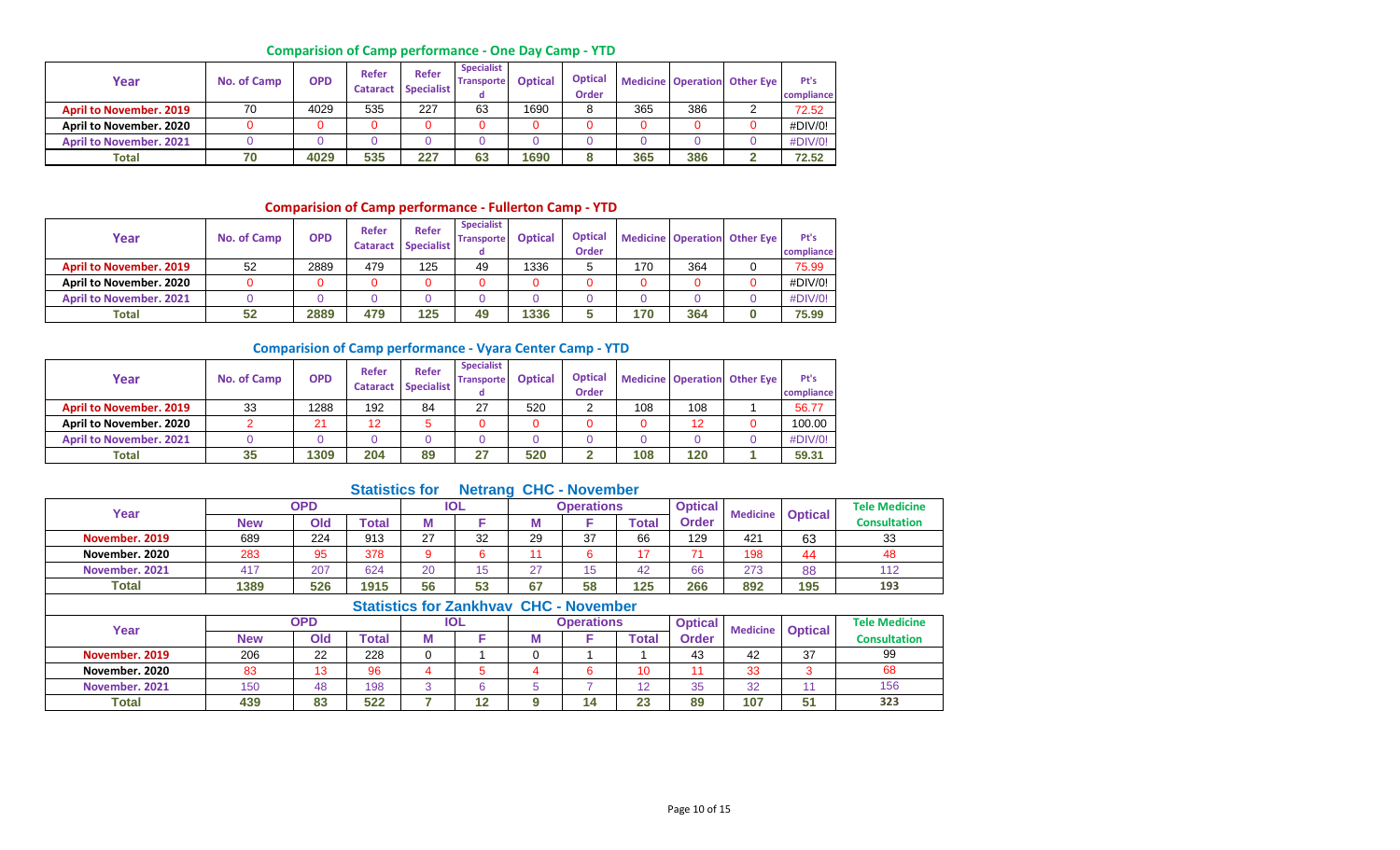|                |            |            | <b>Statistics for Dediapada Vision Center - November</b> |    |     |    |                   |              |                |    |                                        |                      |
|----------------|------------|------------|----------------------------------------------------------|----|-----|----|-------------------|--------------|----------------|----|----------------------------------------|----------------------|
| Year           |            | <b>OPD</b> |                                                          |    | IOL |    | <b>Operations</b> |              | <b>Optical</b> |    |                                        | <b>Tele Medicine</b> |
|                | <b>New</b> | Old        | <b>Total</b>                                             | М  |     | M  |                   | <b>Total</b> | <b>Order</b>   |    | <b>Medicine Optical</b>                | <b>Consultation</b>  |
| November, 2019 | 180        |            | 187                                                      |    | ◡   |    |                   | 14           | 27             | 31 | 61                                     | 78                   |
| November, 2020 | 85         | 20         | 105                                                      |    | 6   |    |                   |              | 29             | 24 | 21                                     | 58                   |
| November, 2021 | 128        | 56         | 184                                                      |    |     |    | 12                |              | 43             | 30 | 48                                     | 135                  |
| <b>Total</b>   | 393        | 83         | 476                                                      | 16 | 22  | 16 | 23                | 39           | 99             | 85 | 130                                    | 271                  |
|                |            |            | <b>Statistics for Umarpada Vision Center - November</b>  |    |     |    |                   |              |                |    |                                        |                      |
| $V - -$        |            | OPD        |                                                          |    | IOL |    | <b>Operations</b> |              | <b>Optical</b> |    | <b><i>Administration Continued</i></b> | <b>Tele Medicine</b> |

| Year           |            | ים ו           |       | $\sim$ |          | <b>UNGRUPIIS</b> |       | <b>Upuluar</b> | <b>Medicine</b> | <b>Optical</b> | ו כוכ ואוכשונוווכ   |
|----------------|------------|----------------|-------|--------|----------|------------------|-------|----------------|-----------------|----------------|---------------------|
|                | <b>New</b> | Old            | ™otal |        | IVI      |                  | `otal | <b>Order</b>   |                 |                | <b>Consultation</b> |
| November. 2019 | 104        | 18             | 122   | o      | <u>_</u> |                  |       | 15             | 43              | 37             | 101                 |
| November, 2020 |            | 40             | 124   |        |          |                  | . .   | $\mathbf{A}$   | 48              | 35             | 96                  |
| November, 2021 | 99         | $\overline{a}$ |       |        |          |                  |       | 29             | 39              | $\sim$         | 110                 |
| <b>Total</b>   | 287        | 70             | 357   |        | 14       |                  | 25    | 65             | 130             | 93             | 307                 |

#### **Statistics for Sagbara Vision Center - November**

| Year           |            | <b>OPD</b>     |       |          | <b>IOL</b> |    | <b>Operations</b> |       | <b>Optical</b> | <b>Medicine</b> | <b>Optical</b> | <b>Tele Medicine</b> |
|----------------|------------|----------------|-------|----------|------------|----|-------------------|-------|----------------|-----------------|----------------|----------------------|
|                | <b>New</b> | Old            | `otal | 7.7<br>M |            |    |                   | Total | Order          |                 |                | <b>Consultation</b>  |
| November, 2019 | 182        |                | 184   | ົ        |            |    |                   |       | 68             | 38              | 22             | 81                   |
| November, 2020 | 109        | 26             | 135   |          |            |    |                   |       | 37             | 37              | 19             |                      |
| November, 2021 | 133        | 33<br>ഄഄ       | 166   |          |            |    |                   |       | 42             | -37             |                | 91                   |
| <b>Total</b>   | 424        | 6 <sup>1</sup> | 485   | 47       | 15         | 45 | 1 C<br>10.        | 33    | 147            | 112             | 48             | 176                  |

# **Statistics for Vyara Satelite Center - November**

| Year           |            | <b>OPD</b> |       |          | <b>IOL</b>                                             |          | <b>Operations</b> |              | <b>Optical</b> | <b>Medicine</b> | <b>Optical</b> | <b>Tele Medicine</b> |
|----------------|------------|------------|-------|----------|--------------------------------------------------------|----------|-------------------|--------------|----------------|-----------------|----------------|----------------------|
|                | <b>New</b> | Old        | Total | M        | F                                                      | М        | F                 | Total        | <b>Order</b>   |                 |                | <b>Consultation</b>  |
| November, 2019 | 606        | 258        | 864   | 16       | 24                                                     | 34       | 31                | 65           | 100            | 365             | 37             | 18                   |
| November, 2020 | 236        | 74         | 310   | 12       | 10 <sup>1</sup>                                        | 12       | 13                | 25           | 37             | 143             | 23             | 157                  |
| November. 2021 | 210        | 107        | 317   | 11       | 20                                                     | 12       | 20                | 32           | 31             | 198             | 4              | 181                  |
| Total          | 1052       | 439        | 1491  | 39       | 54                                                     | 58       | 64                | 122          | 168            | 706             | 64             | 356                  |
|                |            |            |       |          | <b>Statistics for Bardoli Vision Center - November</b> |          |                   |              |                |                 |                |                      |
|                | <b>OPD</b> |            |       |          | <b>IOL</b>                                             |          | <b>Operations</b> |              | <b>Optical</b> |                 |                | <b>Tele Medicine</b> |
| Year           | <b>New</b> | Old        | Total | М        | F                                                      | М        | F                 | Total        | <b>Order</b>   | <b>Medicine</b> | <b>Optical</b> | <b>Consultation</b>  |
| November, 2019 | 153        | 24         | 177   | $\Omega$ | 0                                                      | $\Omega$ | $\Omega$          | $\Omega$     | 42             | 22              | 28             | 88                   |
| November, 2020 | 62         | 7          | 69    |          | $\mathbf{0}$                                           |          | $\Omega$          |              | 8              | $\overline{4}$  | 23             | 16                   |
| November. 2021 | 100        | 11         | 111   | $\Omega$ | $\mathbf{0}$                                           | $\Omega$ | $\Omega$          | $\Omega$     | 9              | 11              | 25             | 32                   |
| <b>Total</b>   | 315        | 42         | 357   |          | $\bf{0}$                                               |          | $\bf{0}$          |              | 59             | 37              | 76             | 136                  |
|                |            |            |       |          | <b>Statistics for Ucchal Vision Center - November</b>  |          |                   |              |                |                 |                |                      |
|                |            | <b>OPD</b> |       |          | <b>IOL</b>                                             |          | <b>Operations</b> |              | <b>Optical</b> |                 |                | <b>Tele Medicine</b> |
| Year           | <b>New</b> | Old        | Total | M        | F                                                      | М        | F                 | <b>Total</b> | <b>Order</b>   | <b>Medicine</b> | <b>Optical</b> | <b>Consultation</b>  |
| November, 2019 | 309        | 15         | 324   | 23       | 33                                                     | 23       | 33                | 56           | 61             | 37              | $\overline{2}$ | 150                  |
| November, 2020 | 150        | 4          | 154   | 21       | 17                                                     | 24       | 18                | 42           | 39             | 19              | 4              | 148                  |
| November, 2021 | 179        | $\Omega$   | 179   | 33       | 35                                                     | 36       | 38                | 74           | 25             | 13              | $\Omega$       | 177                  |

**Total 638 19 657 77 85 83 89 172 125 69 6**

**475**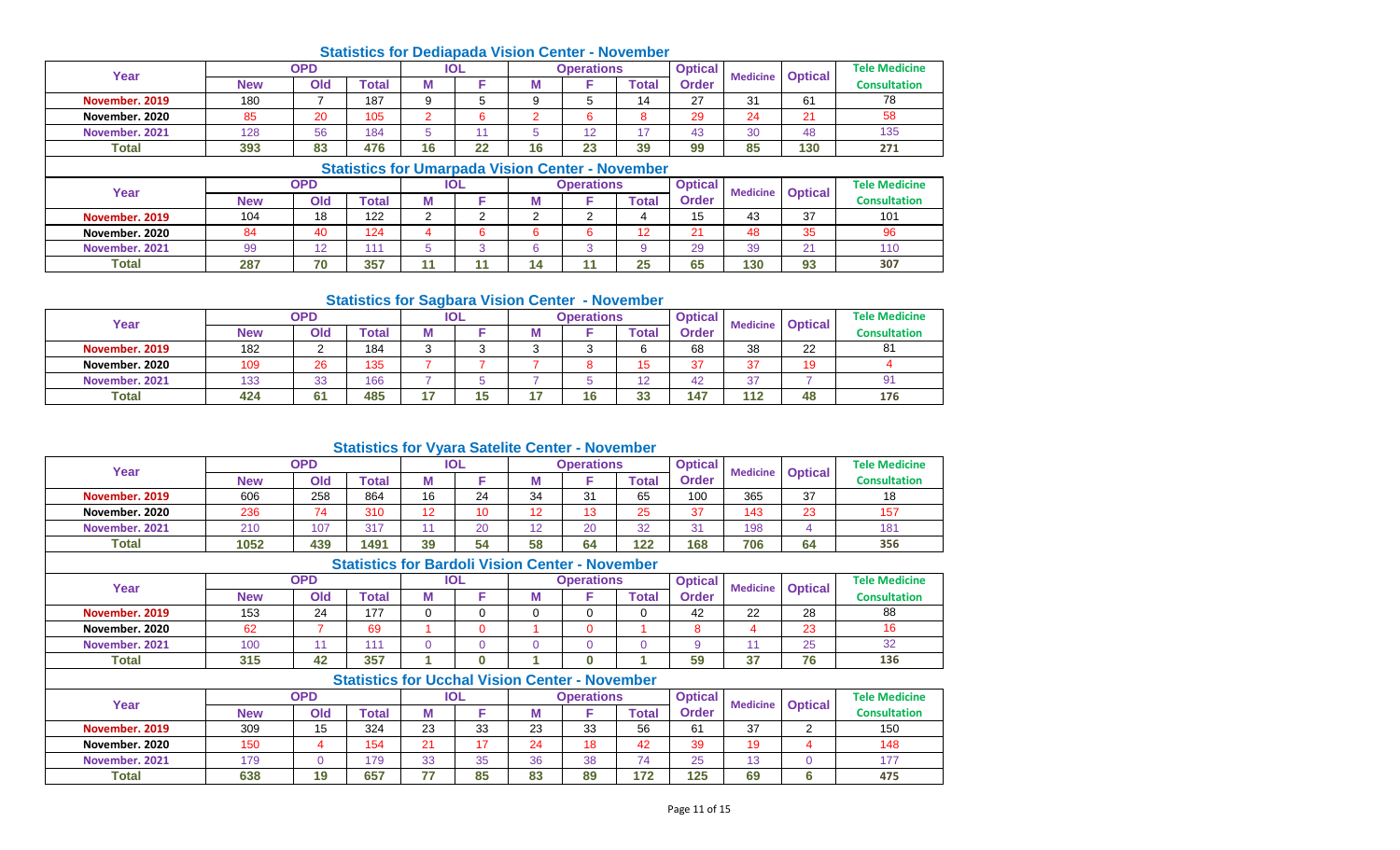#### **Statistics for Khapar Vision Center - November**

| Year           |     | <b>OPD</b> |       |                | <b>IOL</b> |            | <b>Operations</b> |       | <b>Optical</b> | <b>Medicine</b> | <b>Optical</b> | <b>Tele Medicine</b> |
|----------------|-----|------------|-------|----------------|------------|------------|-------------------|-------|----------------|-----------------|----------------|----------------------|
|                | New | Old        | Total | Μ              |            |            |                   | Total | Order          |                 |                | Consultation         |
| November, 2019 | 212 | 54         | 266   | $\overline{ }$ | 23         | $1 -$      | 23                | 40    | 64             | 48              | 4 <sup>1</sup> | 91                   |
| November, 2020 | 145 | 37         | 182   | 25             |            | 25         | 4 T               | 42    | 30             | 58              | 16             | 51                   |
| November, 2021 | 261 | 76         | 337   | 30             | 29         | $\sim$     | $\sim$<br>ັ       | 62    | 51             | 54              | 4              | 222                  |
| <b>Total</b>   | 618 | 167        | 785   | 72             | 69         | - 0<br>د . | -                 | 144   | 145            | 160             | 98             | 364                  |

#### **Statistics for Kosamba Vision Center - November**

| Year           |              | OPD |              |             | <b>IOL</b>     |            | <b>Operations</b> |                 | <b>Optical</b> | <b>Medicine</b> | <b>Optical</b> | <b>Tele Medicine</b> |
|----------------|--------------|-----|--------------|-------------|----------------|------------|-------------------|-----------------|----------------|-----------------|----------------|----------------------|
|                | New          | Old | <b>Total</b> | IVІ         |                |            |                   | Total           | <b>Order</b>   |                 |                | <b>Consultation</b>  |
| November, 2019 | 121          | 36  | 157          |             |                |            |                   |                 | 43             | ົ<br>ັ          | 14             | 38                   |
| November. 2020 |              | 36  | 111          |             |                |            |                   |                 |                | co              | 12             | 63                   |
| November. 2021 | $12^{\circ}$ | 25  | 146          | $\sim$<br>∼ | $\overline{a}$ |            | ໍດ                | $\bigcap$<br>-- | $\sim$<br>ັ    | $\sim$          | $\sim$<br>ں ا  | 113                  |
| <b>Total</b>   | 247          | 67  | 414          | 18          |                | 4 O<br>. O | Ē                 | 25<br>ູວວ       | 85             | $\mathbf{O}$    | 39             | 214                  |

### **Statistics for Kim Vision Center - November**

| Year           |            | OPD                      |              |        | IOL                   |    | <b>Operations</b> |        | <b>Optical</b> | <b>Medicine</b> | <b>Optical</b> | <b>Tele Medicine</b> |
|----------------|------------|--------------------------|--------------|--------|-----------------------|----|-------------------|--------|----------------|-----------------|----------------|----------------------|
|                | <b>New</b> | Old                      | <b>Total</b> | M      |                       | M  |                   | Total  | <b>Order</b>   |                 |                | <b>Consultation</b>  |
| November, 2019 | 153        | 48                       | 201          | ⌒<br>ັ |                       |    |                   |        | 51             | 45              | 13             | 176                  |
| November, 2020 | 86         |                          | 93           |        |                       |    |                   |        |                | 29              | 13             | 70                   |
| November, 2021 | 126        | $\overline{\phantom{a}}$ | 143          |        | $\overline{ }$<br>ں ا |    | 16                | $\sim$ | 54             | $\cap$<br>ഄഄ    |                | 13'                  |
| <b>Total</b>   | 365        | ラベ                       | 437          | 20     | 24                    | 20 | - 27<br>$\sim$    | 45.    | 122            | 107             | 32             | 377                  |

## **Statistics for Netrang CHC - YTD**

| Year                           |            | <b>OPD</b> |             |     | <b>IOL</b> |     | <b>Operations</b> |              | <b>Optical</b> | <b>Medicine</b> | <b>Optical</b> | <b>Tele Medicine</b> |
|--------------------------------|------------|------------|-------------|-----|------------|-----|-------------------|--------------|----------------|-----------------|----------------|----------------------|
|                                | <b>New</b> | Old        | $\tau$ otal |     |            |     |                   | <b>Total</b> | <b>Order</b>   |                 |                | <b>Consultation</b>  |
| <b>April to November, 2019</b> | 4928       | 1612       | 6540        | 130 | 149        | 169 | 165               | 334          | 651            | 3090            | 704            | 283                  |
| April to November, 2020        | 2021       | 590        | 2611        | 50  | 51         | 69  | 56                | 125          | 369            | 1380            | 334            | 540                  |
| <b>April to November, 2021</b> | 2691       | 1088       | 3779        | 88  | 109        | 135 | 123               | 258          | 414            | 1595            | 582            | 550                  |
| <b>Total</b>                   | 9640       | 3290       | 12930       | 268 | 309        | 373 | 344               | 717          | 1434           | 6065            | 1620           | 1373                 |

#### **Statistics for Zankhvav CHC - YTD**

| Year                           |            | <b>OPD</b> |             |            | IOL |    | Operations |       | <b>Optical</b> | <b>Medicine</b> | <b>Optical</b> | <b>Tele Medicine</b> |
|--------------------------------|------------|------------|-------------|------------|-----|----|------------|-------|----------------|-----------------|----------------|----------------------|
|                                | <b>New</b> | Old        | $\tau$ otal |            |     |    |            | Гоtal | Order          |                 |                | <b>Consultation</b>  |
| <b>April to November, 2019</b> | 1362       | 148        | 1510        |            |     |    |            | 24    | 220            | 223             | 185            | 728                  |
| April to November, 2020        | 831        | 78         | 909         | $\sqrt{2}$ |     |    | 20         | 36    | 74             | 283             | 62             | 378                  |
| <b>April to November, 2021</b> | 866        | 205        | 1071        | $\bigcap$  | 35  | 28 |            |       | 130            | 296             | 70             | 793                  |
| <b>Total</b>                   | 3059       | 431        | 3490        | 36         | 63  | 51 | 80         | 131   | 424            | 802             | 317            | 1899                 |

## **Statistics for Dediapada Vision Center - YTD**

| Year                           |            | <b>OPD</b> |       |     | IOL |         | Operations |       | <b>Optical</b> | <b>Medicine</b> | <b>Optical</b> | <b>Tele Medicine</b> |
|--------------------------------|------------|------------|-------|-----|-----|---------|------------|-------|----------------|-----------------|----------------|----------------------|
|                                | <b>New</b> | Old        | `otal |     |     |         |            | Total | <b>Order</b>   |                 |                | <b>Consultation</b>  |
| <b>April to November, 2019</b> | 1493       | 39         | 1532  | 33  | 36  | 27<br>◡ | 37         | 74    | 217            | 299             | 542            | 463                  |
| April to November, 2020        | 702        | 142        | 844   | 32  | 28  | 21      | 29         | 63    | 241            | 133             | 199            | 342                  |
| <b>April to November, 2021</b> | 714        | 250        | 964   | 36  | 60  | ົ       | 65         | 102   | 240            | 169             | 201            | 789                  |
| <b>Total</b>                   | 2909       | 431        | 3340  | 101 | 124 | 108     | 131        | 239   | 698            | 601             | 942            | 1594                 |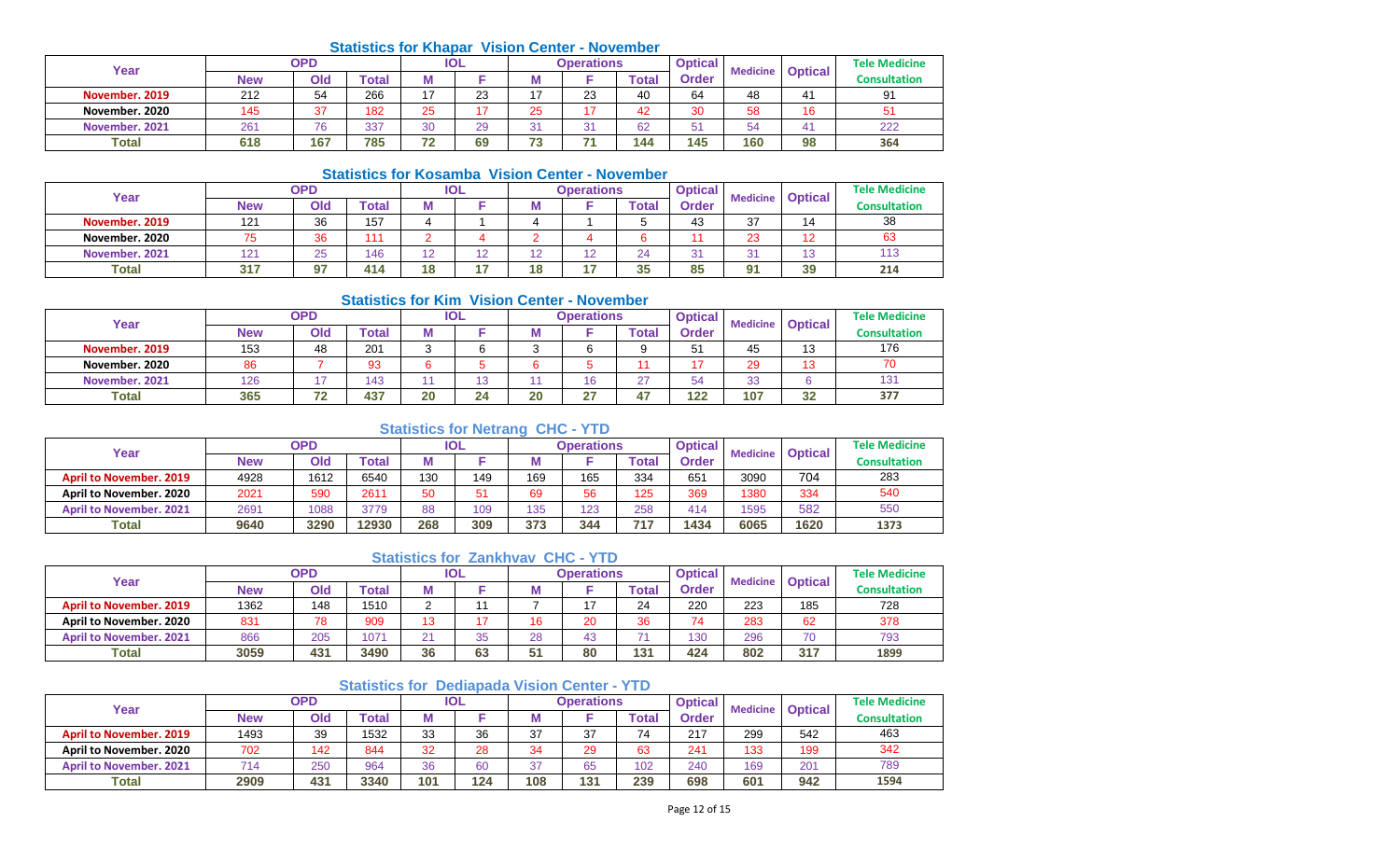## **Statistics for Umarpada Vision Center - YTD**

| Year                           | OPD  |     |       | <b>IOL</b> |    | <b>Operations</b> |               |       | <b>Optical</b> | <b>Medicine</b> | <b>Optical</b> | <b>Tele Medicine</b> |
|--------------------------------|------|-----|-------|------------|----|-------------------|---------------|-------|----------------|-----------------|----------------|----------------------|
|                                | New  | Old | Гоtal | Μ          |    |                   |               | ⊺otai | Order          |                 |                | Consultation         |
| <b>April to November, 2019</b> | 859  | 229 | 1088  | 18         | 15 | 19                | 15            | 34    | 98             | 376             | 310            | 734                  |
| April to November, 2020        | 436  | 112 | 548   | 44         | 23 | 15                | 23            | 38    | 70             | 225             | 195            | 336                  |
| <b>April to November, 2021</b> | 558  | 108 | 666   | 25         | 14 | 28                | $\rightarrow$ | 45    | 156            | 266             | 142            | 573                  |
| <b>Total</b>                   | 1853 | 449 | 2302  | 54         | 52 | 62                | 55            | 117   | 324            | 867             | 647            | 1643                 |

## **Statistics for Sagbara Vision Center - YTD**

| Year                           | <b>OPD</b> |             |       | <b>IOL</b> |     |        | <b>Operations</b> |                |       | <b>Medicine</b> | <b>Optical</b> | <b>Tele Medicine</b> |
|--------------------------------|------------|-------------|-------|------------|-----|--------|-------------------|----------------|-------|-----------------|----------------|----------------------|
|                                | <b>New</b> | Old         | ™otal | м          |     |        |                   | Total          | Order |                 |                | <b>Consultation</b>  |
| <b>April to November, 2019</b> | 1372       |             | 1374  | 45         | 46  | 46     | 46                | 92             | 385   | 344             | 203            | 473                  |
| April to November, 2020        | 770        | 66          | 836   | $\sim$     | 31  | ົ<br>ے | 34                | 61             | 301   | 248             | 133            | 254                  |
| <b>April to November, 2021</b> | 824        | 110<br>- 10 | 943   | $\sim$     | 48  | 38     | 53                | 9 <sup>1</sup> | 395   | 280             | 98             | 262                  |
| <b>Total</b>                   | 2966       | 187         | 3153  | 109        | 125 | $-442$ | 133               | 244            | 1081  | 872             | 434            | 989                  |

## **Statistics for Vyara Satelite Center - YTD**

| Year                           | <b>OPD</b> |      |       | <b>IOL</b> |     | <b>Operations</b> |                 |             | <b>Optical</b><br><b>Medicine</b> |      | <b>Optical</b> | <b>Tele Medicine</b> |
|--------------------------------|------------|------|-------|------------|-----|-------------------|-----------------|-------------|-----------------------------------|------|----------------|----------------------|
|                                | New        | Old  | ⊺otal | М          |     |                   |                 | $\tau$ otal | Order                             |      |                | Consultation         |
| <b>April to November, 2019</b> | 4253       | 1733 | 5986  | 110        | 167 | 194               | 21 <sup>1</sup> | 405         | 646                               | 3035 | 362            | 243                  |
| April to November, 2020        | 1688       | 487  | 2175  | 51         | 87  | 57                | 98              | 155         | 263                               | 871  | 144            | 748                  |
| <b>April to November, 2021</b> | 672        | 218  | 890   | 29         | 45  |                   | 48              | 79          | 78                                | 540  | 20             | 479                  |
| <b>Total</b>                   | 6613       | 2438 | 9051  | 190        | 299 | 282               | 357             | 639         | 987                               | 4446 | 526            | 1470                 |

### **Statistics for Bardoli Vision Center - YTD**

| Year                           | <b>OPD</b> |     |       | IOL               |  |            | Operations |        | <b>Optical</b> | <b>Medicine</b> | <b>Optical</b> | <b>Tele Medicine</b> |
|--------------------------------|------------|-----|-------|-------------------|--|------------|------------|--------|----------------|-----------------|----------------|----------------------|
|                                | <b>New</b> | Old | Total |                   |  | M          |            | ™otal  | Order          |                 |                | <b>Consultation</b>  |
| <b>April to November, 2019</b> | 1009       | 174 | 183   |                   |  |            |            |        | 193            | 190             | 215            | 658                  |
| April to November, 2020        | 489        | 148 | 637   |                   |  |            |            |        | 99             | 87              | 123            | 438                  |
| <b>April to November, 2021</b> | 621        | 130 | 751   |                   |  |            |            | $\sim$ | 139            | 69              | 156            | 401                  |
| <b>Total</b>                   | 2119       | 452 | 257'  | $\sqrt{2}$<br>. . |  | 4.2<br>. . |            | 18     | 431            | 346             | 494            | 1497                 |

# **Statistics for Ucchal Vision Center - YTD**

| Year                           | <b>OPD</b> |     |       | IOL |     |     | <b>Operations</b> |       | <b>Optical</b> | <b>Medicine</b> | <b>Optical</b> | <b>Tele Medicine</b> |
|--------------------------------|------------|-----|-------|-----|-----|-----|-------------------|-------|----------------|-----------------|----------------|----------------------|
|                                | <b>New</b> | Old | `otal | М   |     | w   |                   | 'otal | Order          |                 |                | <b>Consultation</b>  |
| <b>April to November, 2019</b> | 2073       | 69  | 2142  | 175 | 144 | 191 | 145               | 336   | 371            | 310             | 26             | 940                  |
| April to November, 2020        | 786        | 32  | 818   | 83  | 107 | 97  | 116               | 213   | 193            | 101             | 13             | 714                  |
| <b>April to November, 2021</b> | 960        | 23  | 983   | 187 | 187 | 209 | 202               | 411   | 132            | 98              |                | 942                  |
| <b>Total</b>                   | 3819       | 124 | 3943  | 445 | 438 | 497 | 463               | 960   | 696            | 509             | 46             | 2596                 |

## **Statistics for Khapar Vision Center - YTD**

| Year                           | <b>OPD</b> |     |       | <b>IOL</b> |     | <b>Operations</b> |     |                  | <b>Optical</b> | <b>Medicine</b> | <b>Optical</b> | <b>Tele Medicine</b> |
|--------------------------------|------------|-----|-------|------------|-----|-------------------|-----|------------------|----------------|-----------------|----------------|----------------------|
|                                | New        | Old | `otal |            |     |                   |     | $\mathsf{Total}$ | <b>Order</b>   |                 |                | <b>Consultation</b>  |
| <b>April to November, 2019</b> | 1418       | 341 | 1759  | 97         | 119 | 97                | 119 | 216              | 426            | 509             | 298            | 646                  |
| April to November, 2020        | 864        | 223 | 1087  | 46         | 46  | 49                | 17  | 96               | 226            | 342             | 241            | 543                  |
| <b>April to November, 2021</b> | 1502       | 390 | 1892  |            | 91  | 79                | 101 | 180              | 371            | 458             | 265            | 1143                 |
| <b>Total</b>                   | 3784       | 954 | 4738  | 214        | 256 | 225               | 267 | 492              | 1023           | 1309            | 804            | 2332                 |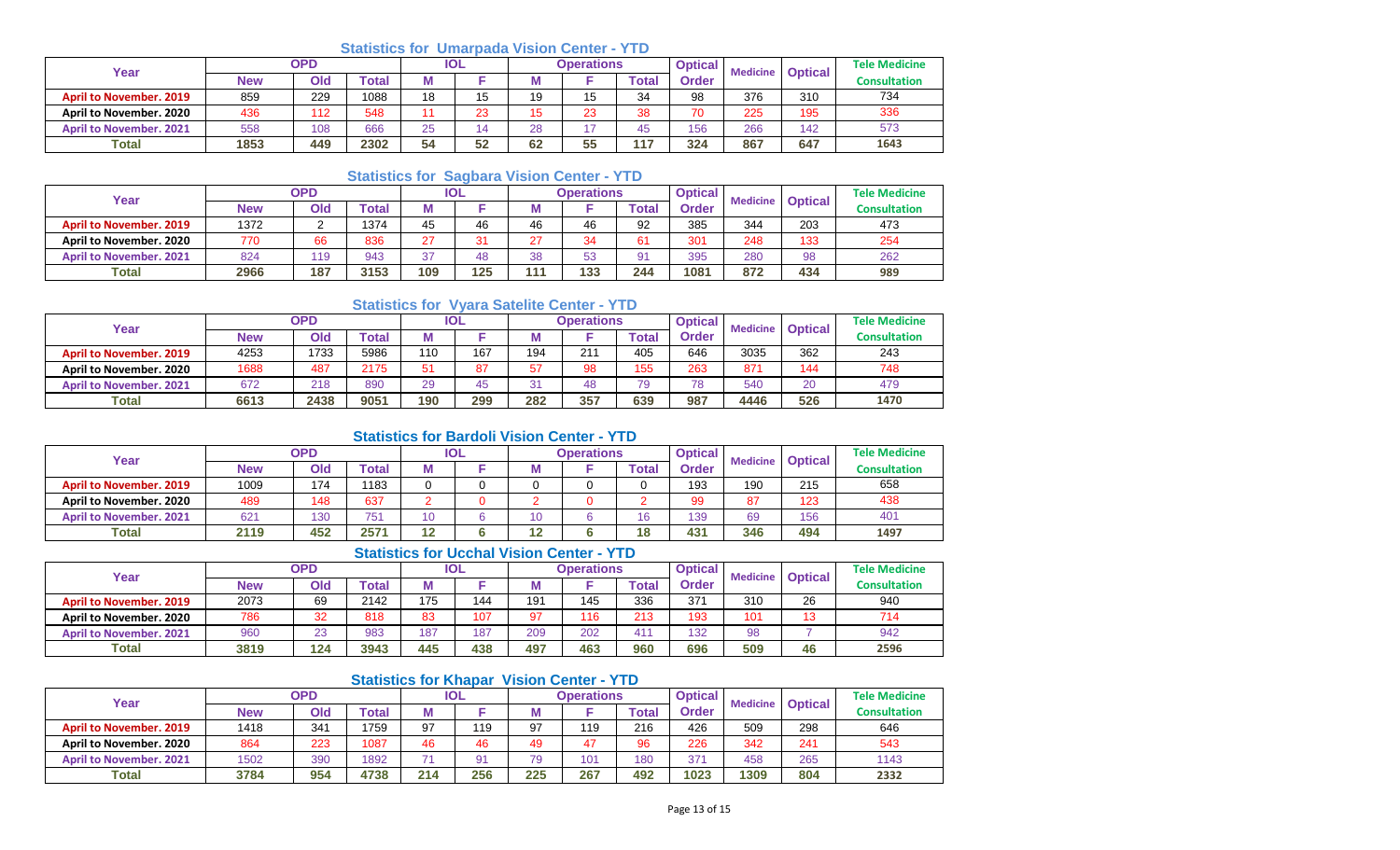# **Statistics for Kosamba Vision Center - YTD**

| Year                           | <b>OPD</b> |     |       | <b>IOL</b>    |    | <b>Operations</b> |    |             | <b>Optical</b> | <b>Medicine</b> | <b>Optical</b> | <b>Tele Medicine</b> |
|--------------------------------|------------|-----|-------|---------------|----|-------------------|----|-------------|----------------|-----------------|----------------|----------------------|
|                                | <b>New</b> | Old | Гоtal | w             |    |                   |    | <b>Tota</b> | Order          |                 |                | Consultation         |
| <b>April to November, 2019</b> | 1144       | 252 | 1396  | $\Omega$<br>∠ | 14 | 21                |    | 35          | 180            | 367             | 117            | 629                  |
| April to November, 2020        | 504        | 167 | 67'   | 14            | 23 | 16                | 24 | 40          | 100            | 165             | $\rightarrow$  | 384                  |
| <b>April to November, 2021</b> | 834        | 223 | 1057  | 96            | 46 | 100               | 51 | 151         | 179            | 232             | 78             | 80 <sup>4</sup>      |
| <b>Total</b>                   | 2482       | 642 | 3124  | 131           | 83 | 137               | 89 | 226         | 459            | 764             | 272            | 1814                 |

## **Statistics for Kim Vision Center - YTD**

| Year                           |            | <b>OPD</b> |              | <b>IOL</b> |     |     | <b>Operations</b> |              | <b>Optical</b> | <b>Medicine</b> | <b>Optical</b> | <b>Tele Medicine</b> |
|--------------------------------|------------|------------|--------------|------------|-----|-----|-------------------|--------------|----------------|-----------------|----------------|----------------------|
|                                | <b>New</b> | Old        | <b>Total</b> |            |     |     |                   | <b>Total</b> | Order          |                 |                | <b>Consultation</b>  |
| <b>April to November, 2019</b> | 1393       | 362        | 1755         | 45         | 35  | 46  | 36                | 82           | 209            | 457             | 83             | 1055                 |
| April to November. 2020        | 531        | 80         | 611          | 23         | 20  | つに  | 20                |              | 84             | 191             | 78             | 425                  |
| <b>April to November, 2021</b> | 810        | 42         | 952          |            | 48  | 42  | 54                | 96           | 236            | 196             | 39             | 806                  |
| Total                          | 2734       | 584        | 3318         | 109        | 103 | 113 | 110               | 223          | 529            | 844             | 200            | 2286                 |

# **Training Activities - November 2021**

| Vision Assistant     | <b>New</b><br><b>Batch</b> | 1 Year   | Start for 1st<br>February 2021     | In House                        |
|----------------------|----------------------------|----------|------------------------------------|---------------------------------|
| Dr. Kavin Shroff     | Surat                      | 18 Month | October 2020 to<br>March 2022      | <b>Retina Fellowship</b>        |
| Dr. Uma Shroff       | Surat                      | 18 Month | October 2020 to<br>March 2022      | <b>Pediatric Fellowship</b>     |
| Dr. Mansi Desai      | Surat                      | 18 Month | January 2021 to<br>June 2022       | Glaucoma Fellowship             |
| Dr. Zalak Shah       | Surat                      | 1 Year   | January 2021 to<br>December 2021   | <b>Comprehensive Fellowship</b> |
| Dr. Mansi Shah       | Mumbai                     | 1 Year   | April 2021 to<br><b>March 2022</b> | <b>Cornea Fellowship</b>        |
| Dr. Aakruti Jariwala | Surat                      | 1 Year   | June 2021 to May<br>2022           | <b>Comprehensive Fellowship</b> |

| <b>Disease</b>            | <b>Male</b> | Female   | Total | <b>Disease</b>           | Male | Female        | Tota |
|---------------------------|-------------|----------|-------|--------------------------|------|---------------|------|
| <b>ONEEYED</b>            |             | 3        | 6     | ONEEYED                  | 26   | 19            | 45   |
| <b>DIABETIC</b>           | 46          | 27       | 73    | <b>DIABETIC</b>          | 271  | 156           | 427  |
| <b>CARDIAC</b>            |             |          | 3     | <b>CARDIAC</b>           | 11   | 5.            | 16   |
| <b>ASTHAMATIC</b>         | 11          | 11       | 22    | <b>ASTHAMATIC</b>        | 61   | 38            | 99   |
| <b>HYPERTENSIVE</b>       | 70          | 114      | 184   | <b>HYPERTENSIVE</b>      | 441  | 593           | 1034 |
| DIABETIC, HYPERTENSIVE    | 29          | 45       | 74    | DIABETIC, HYPERTENSIVE   | 206  | 200           | 406  |
| ONEEYED, ASTHAMATIC       | 0           | $\Omega$ | 0     | ONEEYED, ASTHAMATIC      | 0    | $\mathcal{P}$ | 2    |
| ASTHAMATIC, HYPERTENSIVE  | 5           | 4        | 9     | ASTHAMATIC, HYPERTENSIVE | 21   | 11            | 32   |
| DIABETIC, ASTHAMATIC      | 0           | $\Omega$ | 0     | DIABETIC, ASTHAMATIC     | 2    | 1             | 3    |
| DIA, ASTH, HYPERTENSIVE   | 0           | $\Omega$ | 0     | DIA, ASTH, HYPERTENSIVE  | 0    | $\Omega$      | 0    |
| ONE Eyed, DIABITIC, H.T   | 0           | $\Omega$ | 0     | ONE Eyed, DIABITIC, H.T  |      | $\Omega$      |      |
| ONE EYED, HYPERTENSIVE    |             | 4        | 5     | ONE EYED, HYPERTENSIVE   |      | 12            | 19   |
| <b>ONE EYED, DIABITIC</b> | 0           | $\Omega$ | 0     | ONE EYED, DIABITIC       |      | $\Omega$      | 1    |
| <b>Total</b>              | 167         | 209      | 376   |                          | 1048 | 1037          | 2085 |

## **Comparision of Systemic Illness for November Comparision of Systemic Illness - YTD**

| <b>Disease</b>      | Male | Female   | Total | <b>Disease</b>           | Male           | Female        | Total |
|---------------------|------|----------|-------|--------------------------|----------------|---------------|-------|
|                     | 3    | 3        | 6     | ONEEYED                  | 26             | 19            | 45    |
|                     | 46   | 27       | 73    | <b>DIABETIC</b>          | 271            | 156           | 427   |
|                     | 2    |          | 3     | CARDIAC                  | 11             | 5.            | 16    |
| IC                  | 11   | 11       | 22    | <b>ASTHAMATIC</b>        | 61             | 38            | 99    |
| IVE                 | 70   | 114      | 184   | <b>HYPERTENSIVE</b>      | 441            | 593           | 1034  |
| YPERTENSIVE         | 29   | 45       | 74    | DIABETIC, HYPERTENSIVE   | 206            | 200           | 406   |
| STHAMATIC           | 0    | 0        | 0     | ONEEYED, ASTHAMATIC      | $\Omega$       | 2             |       |
| <b>IYPERTENSIVE</b> | 5    | 4        | 9     | ASTHAMATIC, HYPERTENSIVE | 21             | 11            | 32    |
| STHAMATIC           | 0    | $\Omega$ | 0     | DIABETIC, ASTHAMATIC     | 2              | 1             | 3     |
| YPERTENSIVE         | 0    | $\Omega$ | 0     | DIA, ASTH, HYPERTENSIVE  | 0              | 0             | 0     |
| ABITIC,H.T          | 0    | $\Omega$ | 0     | ONE Eyed, DIABITIC, H.T  | 1              | $\Omega$      |       |
| <b>IYPERTENSIVE</b> |      | 4        | 5     | ONE EYED, HYPERTENSIVE   | $\overline{7}$ | 12            | 19    |
| <b>IABITIC</b>      | 0    | $\Omega$ | 0     | ONE EYED, DIABITIC       | 1              | $\Omega$      |       |
| <b>Total</b>        | 167  | 209      | 376   |                          | 1048           | 1037          | 2085  |
|                     |      |          |       |                          |                | Page 14 of 15 |       |